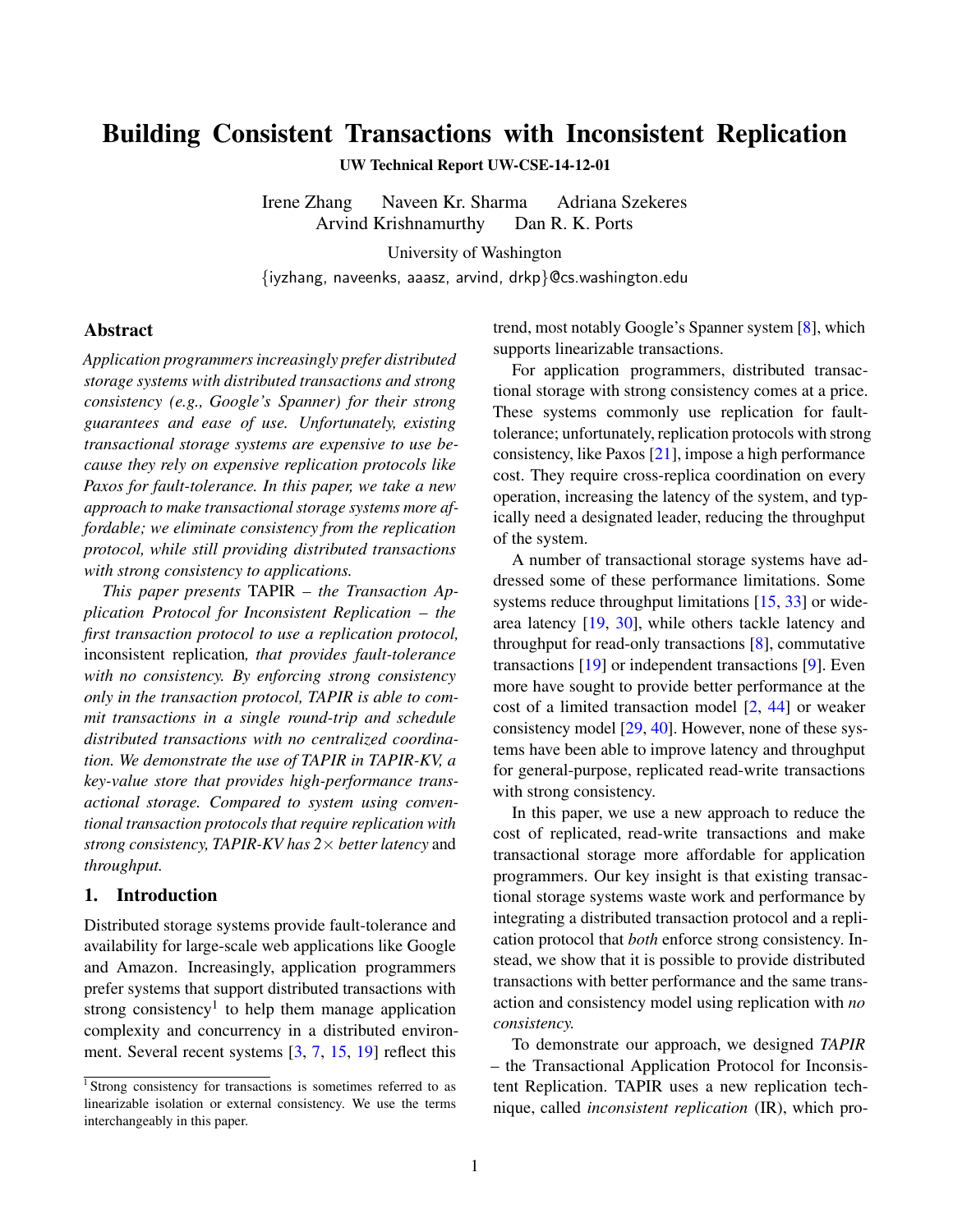vides *fault-tolerance without consistency*. IR requires no synchronous cross-replica coordination or designated leaders. Using IR, TAPIR is able to commit a distributed read-write transaction in a *single round-trip* and schedule transactions across partitions and replicas with *no centralized coordination.*

Conventional transaction protocols cannot be easily combined with inconsistent replication. IR only guarantees that successful operations execute at a majority of replicas; however, replicas can execute operations in different orders and can be missing any operation at any time. To support IR's weak consistency model, TAPIR integrates several novel techniques:

- *Loosely synchronized clocks for optimistic transaction ordering at clients.* TAPIR clients schedule transactions by proposing a transaction ordering, which is then accepted or rejected by TAPIR's replicated storage servers.
- *New use of optimistic concurrency control to detect conflicts with only a partial transaction history.* TAPIR servers use quorum intersection with optimistic concurrency control to ensure that any transactions that violate the linearizable transaction ordering are detected and aborted by at least one server.
- *Multi-versioning for executing transactions out-oforder.* TAPIR servers use multi-versioned storage to install updates out-of-order and still converge on a single, consistent storage state.

We implement TAPIR in a new distributed transactional key-value store called *TAPIR-KV*, which supports linearizable ACID transactions over a partitioned set of keys. We compare TAPIR-KV's protocol to several conventional transactional storage systems, including one based on the Spanner system, and a non-transactional key-value store with eventual consistency. We find that TAPIR-KV reduces commit latency by 50% and increases throughput by more than 2x compared to standard systems and achieves performance close to that of the system with eventual consistency.

In this paper, we make the following significant contributions to our understanding of designing distributed, replicated transaction systems:

- We define inconsistent replication, a new replication technique that provides fault-tolerance without con-sistency. (Section [3\)](#page-2-0)
- We design TAPIR, a new distributed transaction protocol that provides transactions with strong consis-

<span id="page-1-0"></span>

Figure 1: *Architecture of a distributed transactional storage system using replication.* Distributed transaction protocols coordinate transactions across partitioned data, or shards. They typically consist of two components: (1) an atomic commitment protocol like two-phase commit to coordinate distributed transactions across shards and (2) a concurrency control mechanism like strict two-phase locking to schedule transactions within each shard. A replication protocol with strong consistency like Paxos is responsible for keeping replicas in each shard synchronized.

tency using replication with no consistency. (Sections [4](#page-6-0)[–6\)](#page-11-0)

• We design and evaluate TAPIR-KV, a key-value store that uses inconsistent replication and TAPIR to provide high-performance transactional storage. (Section [7\)](#page-13-0)

# 2. Background

Replication protocols have become an important component in distributed storage systems. While classic storage systems use local disk for durability, modern storage systems commonly incorporate replication for better fault-tolerance and availability. Some new systems [\[35,](#page-18-5) [41\]](#page-18-6) replace on-disk storage altogether with in-memory replication.

Replicated, transactional storage systems must implement both a distributed transaction protocol and a replication protocol. Liskov [\[27\]](#page-18-7) and Gray [\[17\]](#page-17-8) described one of the earliest architectures for these systems that is still used today many systems  $\begin{bmatrix} 3, 8, 15, 19, 27, 36 \end{bmatrix}$  $\begin{bmatrix} 3, 8, 15, 19, 27, 36 \end{bmatrix}$  $\begin{bmatrix} 3, 8, 15, 19, 27, 36 \end{bmatrix}$  $\begin{bmatrix} 3, 8, 15, 19, 27, 36 \end{bmatrix}$  $\begin{bmatrix} 3, 8, 15, 19, 27, 36 \end{bmatrix}$  $\begin{bmatrix} 3, 8, 15, 19, 27, 36 \end{bmatrix}$  $\begin{bmatrix} 3, 8, 15, 19, 27, 36 \end{bmatrix}$  $\begin{bmatrix} 3, 8, 15, 19, 27, 36 \end{bmatrix}$  $\begin{bmatrix} 3, 8, 15, 19, 27, 36 \end{bmatrix}$ . This architecture places the distributed transaction protocol on top of the replication protocol, as shown in Figure [1.](#page-1-0) Other alternatives have been proposed as well (e.g., Replicated Commit [\[30\]](#page-18-1)).

Conventional transaction protocols [\[4\]](#page-17-9) assume the availability of an ordered, fault-tolerant log. This ordered log abstraction is easy to provide with disk; in fact, sequential writes are more efficient for disk-based storage than random writes. Replicating this log abstraction is more complicated and expensive. To enforce a serial ordering of operations to the replicated log, transactional storage systems must use a replication protocol with strong consistency, like Paxos [\[21\]](#page-17-5), Viewstamped Replication (VR) [\[34\]](#page-18-9) or virtual synchrony [\[5\]](#page-17-10).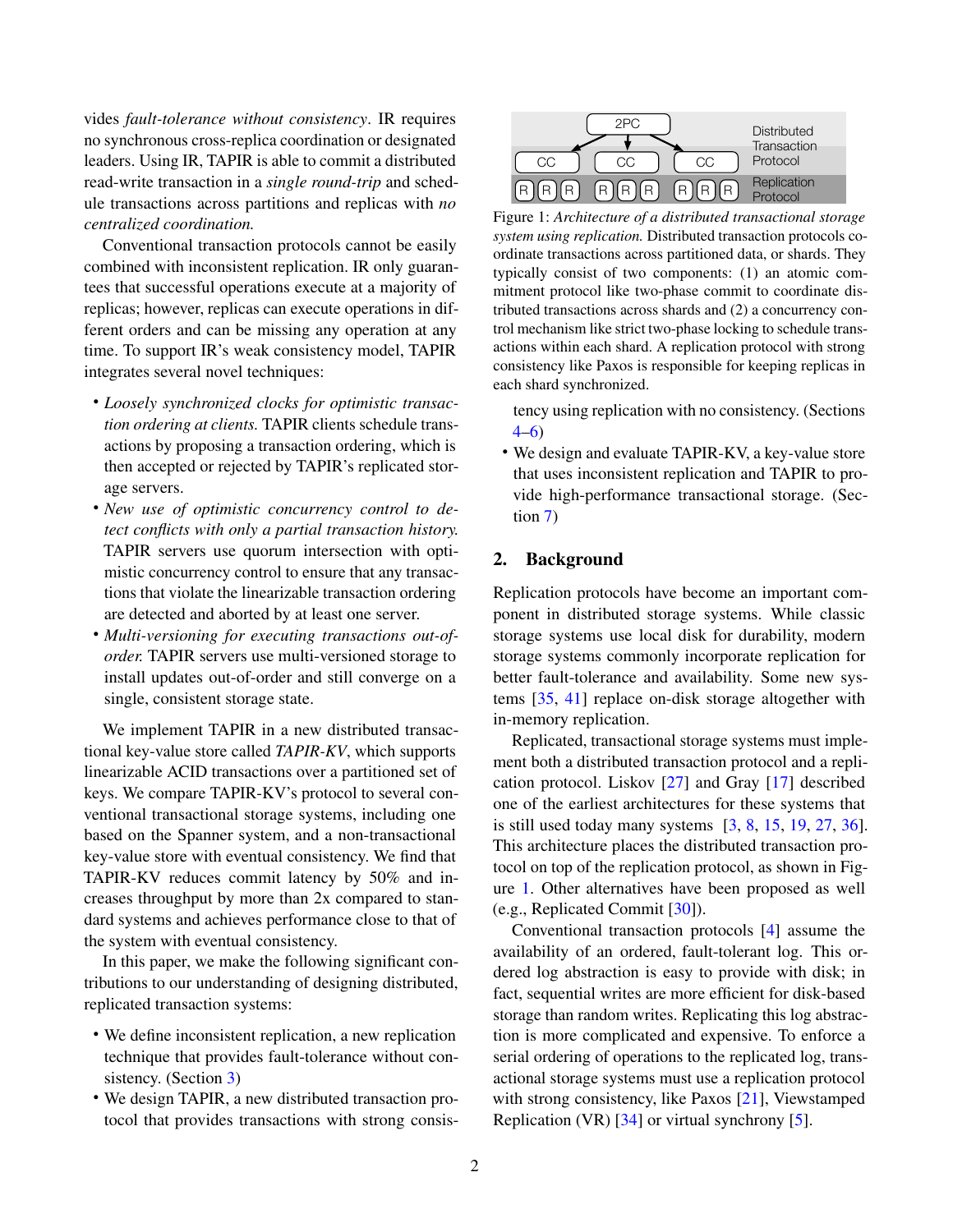Replication protocols with strong consistency present a fundamental performance limitation for storage systems. To enforce a strict serial ordering of operations across replicas, they require cross-replica coordination on every operation. To avoid additional coordination when replicas disagree on operation ordering, most implementations use a designated leader to decide operation ordering and coordinate each operation. This leader presents a throughput bottleneck, while cross-replica coordination adds latency.

Combining these replication protocols with a distributed transaction protocol results in a large amount of complex distributed coordination for transactional storage systems. Figure [2](#page-2-1) shows the large number of messages needed to coordinate a single read-write transaction in a system like Spanner. Significant work [\[23,](#page-17-11) [25,](#page-17-12) [31\]](#page-18-10) has been done to reduce the cost of these replication protocols; however, much of it centers on commutative operations [\[6,](#page-17-13) [22,](#page-17-14) [32\]](#page-18-11) and do not apply to generalpurpose transaction protocols.

Maintaining the ordered log abstraction means that replicated transactional storage systems use expensive distributed coordination to enforce strict serial ordering in two places: the transaction protocol enforces a serial ordering of transactions across data partitions or *shards*, and the replication protocol enforces a serial ordering of operations within a shard. TAPIR eliminates this redundancy and its associated performance cost. As a result, TAPIR is able avoid the performance limitations of consistent replication protocols.

Conventional transaction protocols depend on operations to the log to determine the ordering of transactions in the system, so they cannot easily support a replication protocol without strong consistency. TAPIR carefully avoids this constraint to support inconsistent replication. Section [4](#page-6-0) discusses some of the challenges that we faced in designing TAPIR to enforce a strict serial ordering of transactions without a strict serial ordering of operations across replicas.

## <span id="page-2-0"></span>3. Inconsistent Replication

The main objective of TAPIR is to build a protocol for consistent, linearizable transactions on top of a replication layer with *no consistency guarantees*. To achieve this, we must carefully design the weak guarantees of the replication protocol to support a higher-level protocol with stronger guarantees. This section defines *in-*

<span id="page-2-1"></span>

Figure 2: *Example read-write transaction using two-phase commit, Viewstamped Replication and strict two-phase locking.* Each zone represents an availablity region, which could be a cluster, datacenter or geographic region. Each shard holds a partition of the data stored in the system and is replicated across zones for fault-tolerance. For each read-write transaction, there is a large amount of distributed coordination. The transaction protocol must coordinate reads with the designated leader in each shard to acquire locks. To commit a transaciton, the transaction protocol coordinates across shards and then the replication protocol must coordinate within each shard.

*consistent replication*, a new replication protocol with fault-tolerance, but no consistency guarantees.

## 3.1 IR Overview

Inconsistent replication provides *unordered*, fault-tolerant operations using a state machine replication model. Applications invoke operations through IR for fault-tolerant execution across replicas, and replicas execute operations in the order they receive them. Operations might be the puts and gets of a replicated key-value storage system or the prepares and commits of a transactional system. Unlike typical state machine replication, inconsistent replication treats application operations as *unordered*. Each replica executes operations in a different order; thus, unless all operations are commutative, replicas will be in an *inconsistent* state.

Because IR replicas are inconsistent and execute operations in different orders, IR does not expect replicas to always return the same result. Executing an operation at enough replicas to provide fault-tolerance (e.g.,  $f + 1$  replicas to survive f simultaneous failures) does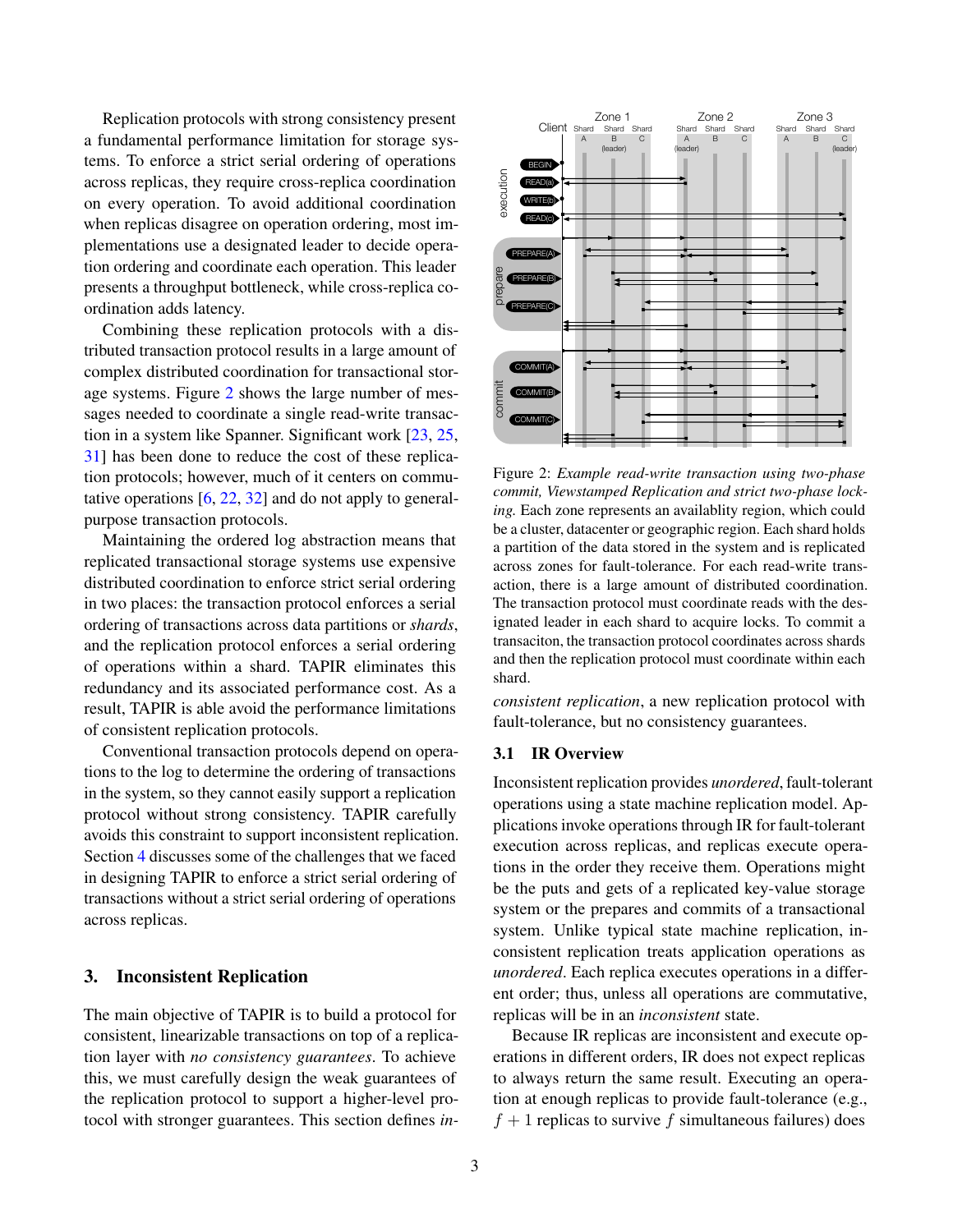not ensure that the results from each replica will agree. Therefore, IR provides two types of guarantees: (1) faulttolerance for an operation and (2) both consensus and fault-tolerance for an operation result. For example, IR must ensure consensus and fault-tolerance for TAPIR operations whose *result* determines transaction ordering.

We define two types of IR operations with these different guarantees. When applications invoke *inconsistent operations*, IR only ensures that the operation will not be lost for up to  $f$  simultaneous failures. When applications invoke *consensus operations*, IR preserves the operation and the result given by the majority of the replicas *if enough replicas return the same result*. While both operation types are fault-tolerant, consensus operations serve as the basic block in satisfying applications' consistency guarantees. TAPIR prepares are consensus operations, while commits and aborts are inconsistent operations.

IR provides these guarantees for up to  $f$  simultaneous server failures and any number of client failures. IR supports only fail-stop failures, not Byzantine faults or actively malicious servers. We assume an asynchronous network where messages can be lost or delivered out of order; however, we assume that messages sent repeatedly will be eventually delivered if the replica is up.

IR *does not* rely on synchronous disk writes; it ensures guarantees are maintained even if clients or replicas lose state on failure. This property allows IR to provide better performance, especially within a datacenter, compared to Paxos and its variants, which require synchronous disk writes and recovery from disk on failure. IR also provide better fault-tolerance because this property allows it to tolerate disk failures at replicas.

## 3.2 IR Protocol

Figure [3](#page-3-0) summarizes the IR interfaces and state at clients/replicas. Applications invoke their operations with a Client Interface call. IR clients communicate with IR replicas to execute operations and collect their responses. IR uses  $2f + 1$  replicas to tolerate f simultaneous failures. Using a larger group size to tolerate fewer than  $f$  failures is possible, but does not make sense because it requires a larger quorum size.

Inconsistent operations - replicated but unordered return every result from all replicas that execute the operations. *Successful* inconsistent operations have executed at enough replicas to ensure that they are fault-tolerant.

#### <span id="page-3-0"></span>Client Interface:

InvokeInconsistentOperation(*op*) →*results* InvokeConsensusOperation(*op*) →*finalized,result*

#### Client State:

- *client id* unique identifier for the client
- *operation counter* Number of sent operations

#### Replica Upcalls:

Execute(*op*) →*result* Recover(*op*) Recover(*op,res*)

#### Replica State:

- *state* denotes current replica state which is either NORMAL (processing operations) or VIEW-CHANGING (participating in recovery)
- *record* unordered set of operations and their results

Figure 3: Summary of inconsistent replication interfaces and client/replica state.

*Successful* consensus operations have executed *with the same result* at a majority of replicas. A successful consensus operation is considered *finalized* when the client received enough *matching* results to also ensure that the result of the operation is not lost (i.e. the operation was executed with the same outcome at a supermajority of replicas). Consensus operations may fail because the replicas do not return enough matching results, e.g., if there are conflicting concurrent operations.

Each client keeps an *operation counter*, which, combined with the *client id*, uniquely identifies operations to replicas. Each IR replica keeps an unordered *record* of executed operations.

IR uses four sub-protocols - *operation processing*, *replica recovery*, *client recovery* and *group membership change*. This section details the first two only; the last two are identical to the VR [\[28\]](#page-18-12) protocol.

#### 3.2.1 Operation Processing Protocol

To begin, we describe IR's normal-case operation processing protocol without failures. Due to IR's weak guarantees, replicas *do not* communicate on each operation. Instead, the IR client simply contacts IR replicas and collects their responses. The protocol follows:

1. The client sends  $\langle$ REQUEST, *id*, *op* $\rangle$  to all replicas, where id is the message id (a tuple of the *client id* and *message counter*) and op is the operation.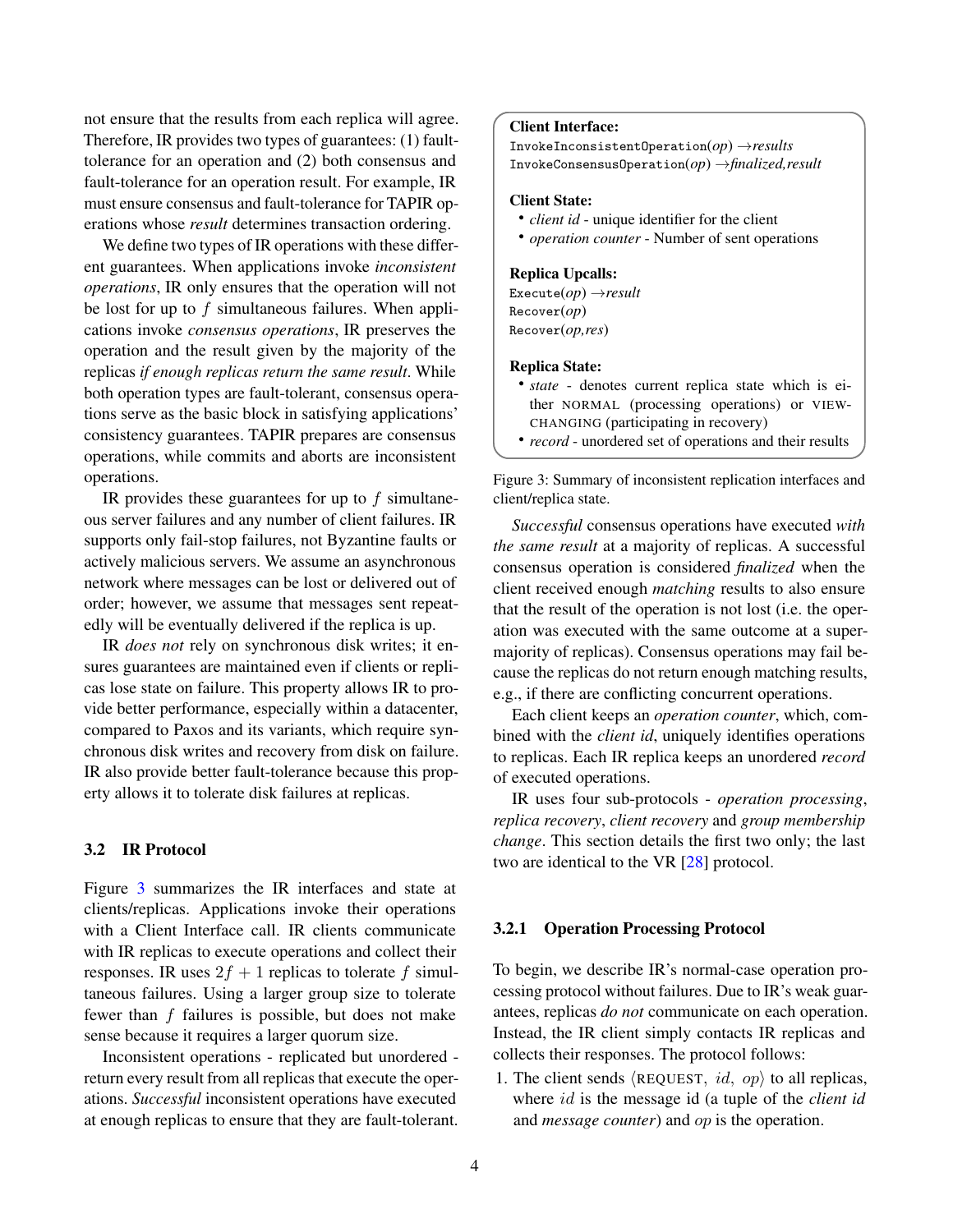- 2. Each replica writes  $op$  and its result to its record, then responds  $\langle$ REPLY, *id, res* $\rangle$ , where *res* is the result of the operation.
- 3. For inconsistent operations, once the client receives  $f + 1$  responses from replicas, it returns all results to the application.
- 4. For consensus operations, once the client receives  $f + 1$  responses from replicas *with matching results*, it returns the result to the application. Once the client receives  $\lceil \frac{3}{2} \rceil$  $\frac{3}{2}f$  + 1 matching responses, it *finalizes* the result.

IR clients retry inconsistent operations until they succeed and consensus operations until they finalize or time out. Replicas that receive operations they have already executed can safely ignore them. A successful operation requires at least a single round-trip to  $f + 1$  replicas. However, IR needs  $\lceil \frac{3}{2} \rceil$  $\frac{3}{2}f$  + 1 matching responses to finalize a consensus operation. Otherwise, IR cannot guarantee the majority result will persist at the majority across failures. This quorum requirement is the same as Fast Paxos [\[23\]](#page-17-11) and related protocols because IR must be able to determine both that a consensus operation succeeded *and* what was the result the replicas agreed upon.

Consensus operations can time out, either because the group does not reach consensus or because more than  $\lfloor \frac{f}{2} \rfloor$  $\frac{J}{2}$  replicas are unreachable. TAPIR is designed to cope with this using a slow path that only relies on inconsistent operations.

#### 3.2.2 IR Recovery Protocol

IR does not rely on synchronous disk writes, so failed replicas may lose their records of previously executed operations. IR's recovery protocol is carefully designed to ensure that a failed replica recovers any operation that it *may have executed previously and can still succeed*.

Without this property, successful IR operations could be lost. For example, suppose an IR client receives a quorum of responses and reports success to the application. Then, each replica in the quorum fails in sequence and each lose the operation, leading to the previously successful operation being lost by the group.

Ensuring this property is challenging because IR does not have a leader like VR. The VR leader tracks every operation that the group processes and every response from replicas. While recovering IR replicas can poll a quorum of other replicas to find successful operations, they cannot poll all of the clients to find operations they may have executed and their response. To deal with this situation, the recovering replica must instead ensure any operation that it executed but now cannot recover *does not succeed.*

For this purpose, we introduce *viewstamps* into the IR protocol. Each replica maintains a current *view number* and includes this view number in responses to clients<sup>2</sup>. Replicas also divide their records into *views* based on the view number when the replica executed the operation. Each IR replica can be in one of two states: either NORMAL or VIEW-CHANGING. IR replicas only process operations in the NORMAL state.

For an operation to be considered successful (or finalized), the IR client must receive responses with matching view numbers. On recovery, failed replicas force a view change, ensuring that any operation that has not already achieved a quorum in the previous view will not succeed. The recovery protocol follows:

- 1. The recovering replica sends  $\langle$  START-VIEW-CHANGE $\rangle$ to all replicas.
- 2. Each replica that receives a START-VIEW-CHANGE increments its current view number by 1 and then responds with  $\langle$ DO-VIEW-CHANGE, r, v $\rangle$ , where r is its unordered record of executed operations, and  $v$ is the newly updated view number. The replica sets its state to VIEW-CHANGING and stops responding to client requests.
- 3. Once the recovering replica receives  $f + 1$  responses, it updates its record using the received records:
	- (a) For any consensus operation with matching results in at least  $\lceil \frac{f}{2} \rceil$  $\frac{d}{2}$  + 1 of the received records (i.e., operations that were finalized), the replica calls Recover(*op,res*), where *res* is the operation with the majority result. It then adds the operation to its record.
	- (b) For any consensus operation in a received record without a matching majority result (i.e., successful but not finalized), the replica recovers the operation using Recover(op) without a result. It then adds the operation to its record.
	- (c) For any inconsistent operation in a received record, the replica calls Recover(*op*) and adds the operation to its record.

 $2$  If clients receive responses with different view numbers, they send back the largest view number received. This ensures that replicas are not forever stuck in different views, leaving the group unable to process operations.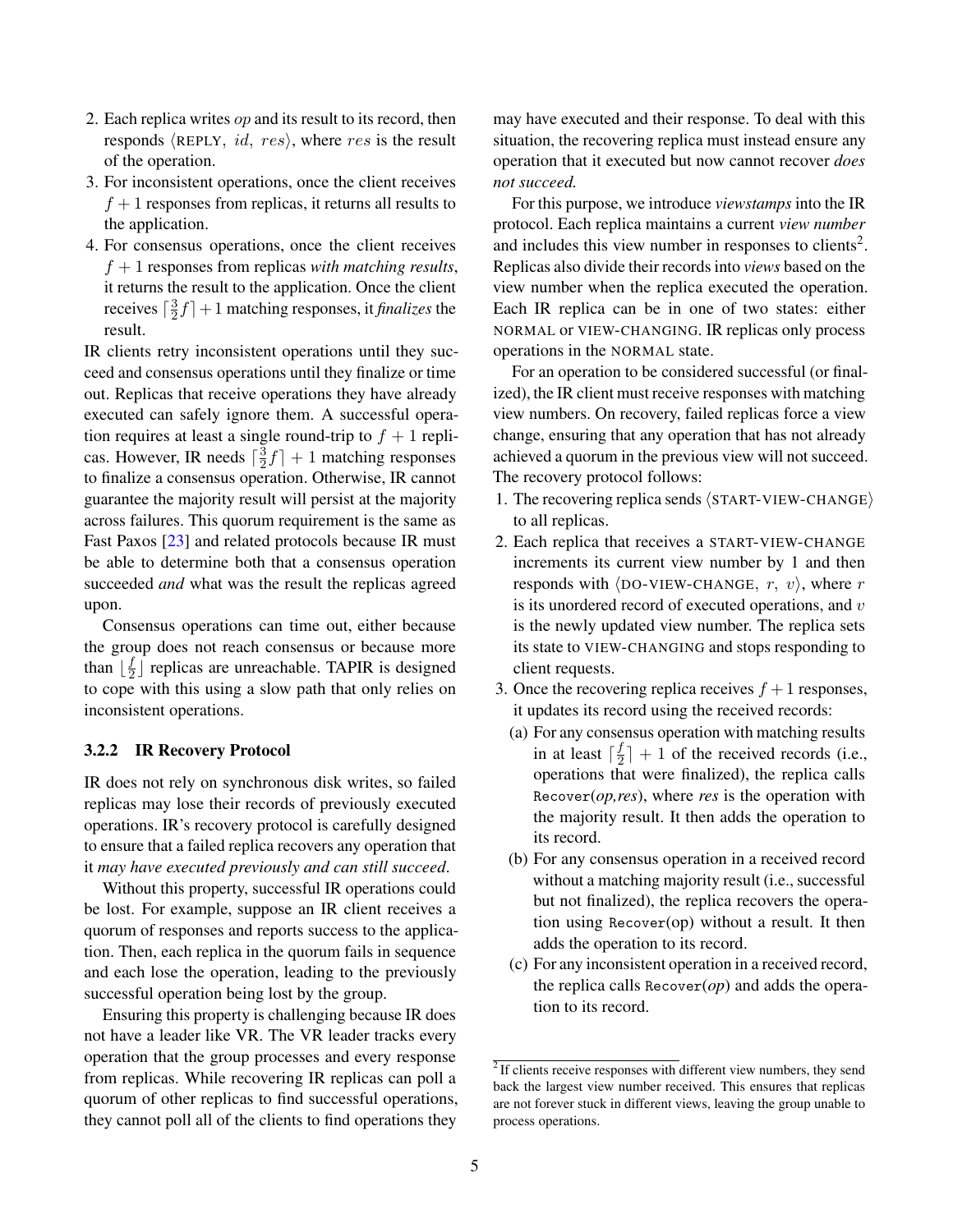- 4. The replica then sends a  $\langle$ START-VIEW,  $v_{new}$ , where  $v_{new}$  is the max of the view numbers from other replicas.
- 5. Any replica that receives START-VIEW checks whether  $v_{new}$  is higher than or equal to its current view number. If so, the replica updates its current view number and enters the NORMAL state; otherwise, it stays in its current state. The replica then always replies with a  $\langle$ START-VIEW-REPLY,  $v_{new}$  message.
- 6. After the recovering replica receives  $f$  START-VIEW-REPLY responses, it enters the NORMAL state and resumes processing client requests. At this point, the replica is considered to be recovered.

If a non-recovering replica receives a START-VIEW-CHANGE without a matching START-VIEW, after a timeout it assumes the role of the recovering replica to force the group into the new view and back into the NORMAL state to continue processing operations.

# 3.3 Correctness

We give a brief *sketch of correctness*. Correctness requires that (1) successful operations are not lost, and (2) finalized consensus operation *results* are not lost. To ensure these guarantees, we show that IR maintains the following properties, to tolerate up to  $f$  simultaneous failures out of a total of  $2f + 1$  replicas:

- P1. Successful operations are always in at least one replica record out of any set of  $f + 1$  replicas.
- P2. Finalized consensus operation results are always in the records of a majority out of any set of  $f + 1$ replicas.

In the absence of failures, the operation processing protocol ensures that any successful operation is in the record of at least  $f + 1$  replicas and at least  $\lceil \frac{3}{2} \rceil$  $\frac{3}{2}f$  | + 1 replicas executed any finalized consensus operation and recorded the same result. P1 follows from the fact that any two sets of size  $f + 1$  share at least one replica. P2 follows from the fact that any two sets of sizes  $\left[\frac{3}{2}\right]$  $\frac{3}{2}f$  | + 1 and  $f + 1$ , respectively, share at least  $\lceil \frac{f}{2} \rceil$  $\frac{J}{2}$  + 1 replicas, which constitute a majority of any set of size  $f + 1$ .

However, since replicas can lose records on failures, we must prove that the recovery protocol maintains these properties after failures as well. The recovery protocol ensures the following necessary properties will be met after recovery:

P3. A majority of the replicas, including the recovered replica, are in a view greater than that of any previously successful operation.

P4. The recovered replica gets all operations that were successful in previous views and any finalized results from previous views. Any ongoing operations are never successful.

These properties are sufficient to ensure the general properties, P1 and P2, stated above.

P3 is ensured by the view change protocol. Since at least 1 of the  $f + 1$  replicas that respond to START-VIEW-CHANGE must have the maximum view number in the group, and since every replica that responds to a START-VIEW-CHANGE will increment its view, the new view must be larger than any previous view.

P4 is ensured because any operations that were successful in views lower than the new view must appear in the joined records of any  $f + 1$  replicas by quorum intersection. No further operations will become successful in any previous view because at least  $f + 1$  replicas have incremented their view numbers prior to sending a DO-VIEW-CHANGE message. Any in-progress operations will therefore be unable to achieve a quorum. The equivalent holds for consensus operations with a finalized result because the quorum intersection for these is at least  $\lceil \frac{f}{2} \rceil$  $\frac{J}{2}$ ] + 1.

## 3.4 Building Atop IR

Due to its weak consistency guarantees, IR is an efficient protocol for replication. It has no leader to order operations, which increases throughput, and it has no crossreplica coordination, which reduces latency for each operation. In this respect, IR resembles protocols like Generalized Paxos [\[22\]](#page-17-14) and EPaxos [\[32\]](#page-18-11), which also do not require ordering for commutative operations. However, the goal in these protocols is still to maintain replicas in a consistent state while executing operations in different orders. IR has a completely different goal: to ensure fault-tolerance for operations and their results instead of consistent replication.

With replicas in inconsistent states, applications or protocols built on top of IR may be inconsistent, as well. IR does not attempt to synchronize inconsistent application state; the application must reconcile any inconsistencies caused by replicas executing operations in different orders. Section [4](#page-6-0) describes how TAPIR does so. In addition, IR offers weak liveness guarantees for consensus operations.

For checkpointing purposes, replicas can periodically synchronize or gossip to find missed operations; however, this is not necessary for correctness. Without a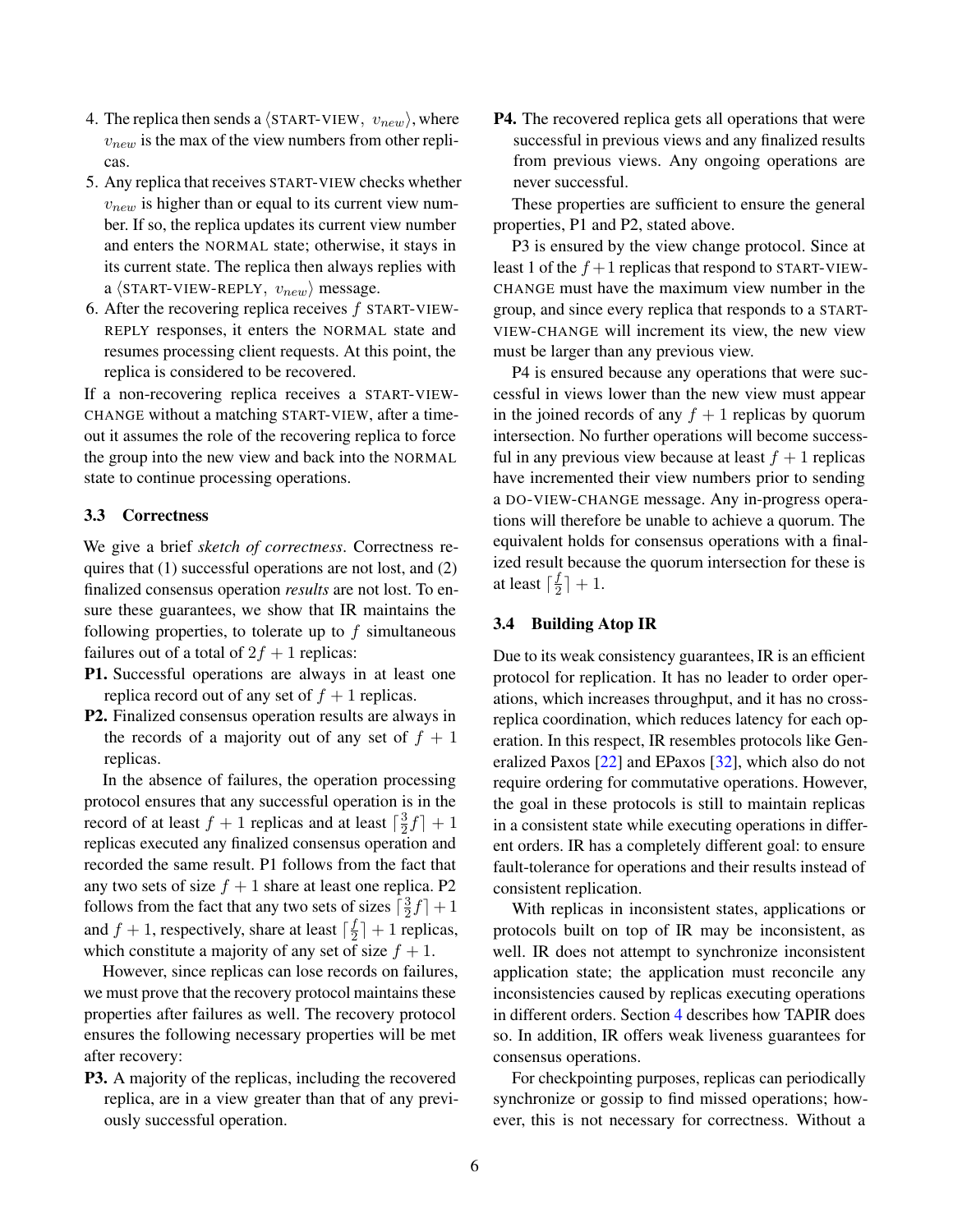leader, no replica is guaranteed to have all of the successful operations. Thus, to get a complete view, applications must join the records of  $f + 1$  replicas.

By carefully selecting the quorum size for inconsistent and consensus operations, IR provides sufficient fault-tolerance guarantees to be able to construct a higher-level protocol with strong consistency. Other systems could use IR with different quorum sizes to provide weaker consistency guarantees. For example, Dynamo could use IR with a quorum of all replicas for put operations to provide eventual consistency. We took advantage of this flexibility when building comparison systems for our evaluation.

# <span id="page-6-0"></span>4. TAPIR Overview

TAPIR is a distributed transaction protocol that relies on inconsistent replication. This section describes protocol and the techniques that TAPIR uses to guarantee strong consistency for transactions using IR's weak guarantees.

Figure [4](#page-6-1) shows the messages sent during a sample transaction in TAPIR. Compared to the protocol shown in Figure [2,](#page-2-1) TAPIR has three immediately apparent advantages:

- 1. Reads go to the closest replica. Unlike protocols that must send reads to the leader, TAPIR sends reads to the replica closest to the client.
- 2. Successful transactions commit in one roundtrip. Unlike protocols that use consistent replication, TAPIR commits most transactions in a single roundtrip by eliminating cross-replica coordination.
- 3. No leader needed. Unlike protocols that order operations at a leader, TAPIR replicas all process the same number of messages, eliminating a bottleneck.

### 4.1 System Model

TAPIR is designed to provide distributed transactions for a scalable storage architecture. We assume a system that partitions data into *shards* and replicates each shard across a set of storage servers for availability and fault-tolerance. Clients are front-end application servers located in the same or another datacenter as the storage servers; they are *not* end-hosts or user machines. They can access a directory of storage servers and directly map data to them using a technique like consistent hashing [\[18\]](#page-17-15).

TAPIR provides a general storage and transaction interface to clients through a client-side library. Clients begin a transaction, then read and write during the transaction's *execution period*. During this period, the client

<span id="page-6-1"></span>

Figure 4: TAPIR protocol.

is free to abort the transaction. Once the client finishes execution, it commits the transaction, atomically and durably committing the executed operations across all shards that participated in the transaction. TAPIR ensures a linearizable ordering and fault-tolerance for the committed transaction for up to f simultaneous server failures and any client failures.

#### 4.2 Protocol Overview

Figure [5](#page-7-0) shows TAPIR's interfaces and state at both the client and the replica. Applications perform reads and writes within a transaction and then durably and atomically commit them.

Each TAPIR client supports one ongoing transaction at a time. In addition to the client's *client id*, the client stores the state for the ongoing *transaction*, including the transaction id and read and write set. TAPIR clients communicate with TAPIR replicas to read, commit, and abort transactions. TAPIR executes Begin operations locally and buffers Write operations at the client until commit; these operations need not contact replicas.

TAPIR replicas are grouped into shards; each shard stores a subset of the key space. Read operations are sent directly to any TAPIR replica in the appropriate shard because they do not require durability. TAPIR uses IR to replicate Prepare, Commit and Abort operations across replicas in each shard participating in the transaction (i.e., holding one of the keys read or written in the transaction).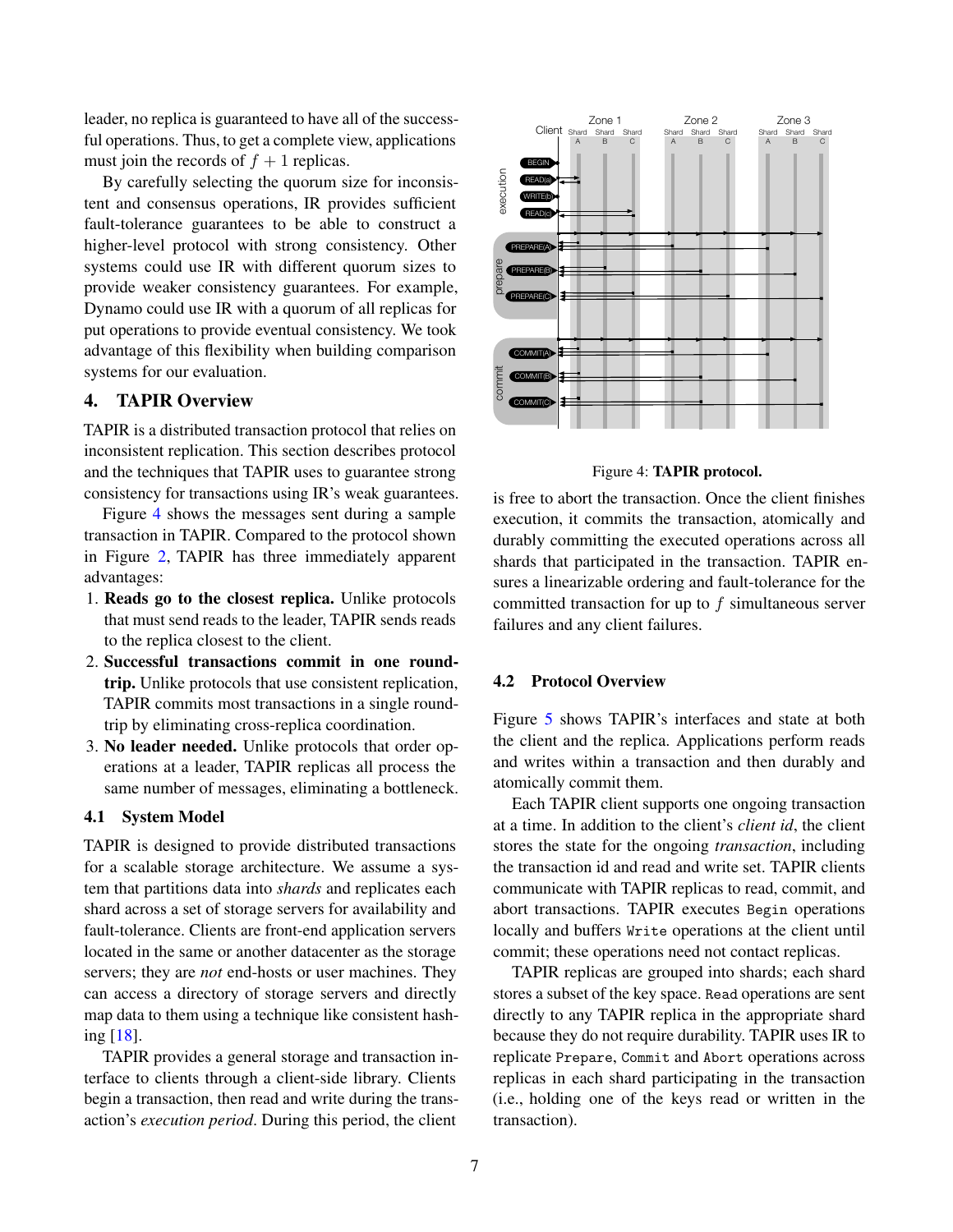# <span id="page-7-0"></span>Client Interface:

Begin() Read(*key*)→*object* Write(*key,object*) Commit() Abort()

# Client State:

- *client id* Unique client identifier
- *transaction* ongoing transaction *id*, *read set*, *write set*

#### Replica Interface:

Read(*key*)→*object,version* Read(*key,version*)→*object* Prepare(*transaction,timestamp*)→ hPREPARE-OK||ABSTAIN||ABORT||RETRY,*timestamp*i Commit(*transaction,timestamp*) Abort(*transaction,timestamp*)

#### Replica State:

- *prepare transactions* list of transactions that this replica is prepared to commit
- *transaction log* log of committed and abort transactions in timestamp order
- *store* versioned data store
- *log table* table of transactions for which this replica group is the backup coordinator; includes the currently designated coordinator and the outcome of the transaction

Figure 5: Summary of TAPIR interfaces and client and replica state.

TAPIR uses *timestamp ordering* for transactions. A transaction's timestamp reflects its place in the global linearizable order. TAPIR replicas keep transactions in a *transaction log* in timestamp order; they also maintain a multi-versioned *data store*, where each version of an object is identified by the timestamp of the transaction that wrote the version. TAPIR replicas serve reads from the versioned data store and maintain the transaction log for synchronization and checkpointing. Like other twophase commit protocols, TAPIR replicas maintain a list of *prepared transactions*.

TAPIR uses two-phase commit (2PC) with optimistic concurrency control (OCC) to commit transactions at a single timestamp. The TAPIR client also serves as the two-phase commit coordinator. TAPIR uses an *optimistic ordering* approach for committing transactions, similar to CLOCC [\[1\]](#page-17-16). Clients choose a *propose timestamp* for the committing transaction in Prepare. TAPIR

replicas then use OCC to validate that the transaction is consistent with the proposed timestamp.

Unlike other two-phase commit protocols, TAPIR replicas can respond to Prepare operations in four ways. PREPARE-OK and ABORT are the usual two-phase commit responses, indicating that no conflicts were found or a conflict with a committed transaction was found, respectively. The other two responses are designed to reduce the number of aborts in TAPIR. ABSTAIN indicates that the replica cannot prepare the transaction at this time, which usually occurs when finding a conflict with a *prepared* transaction. RETRY indicates that the transaction might succeed if the client uses the *retry timestamp* returned with the result.

Prepare is a consensus operation since replicas can return different results; Commit and Abort are inconsistent operations. The latter are carefully designed to enable TAPIR replicas to consistently commit or abort transactions at any time.

Because Prepare is a consensus operation, it may not finalize, meaning the result will not survive failures. However, TAPIR must still be able to make progress and eventually commit or abort the transaction. TAPIR copes with this situation using a *slow path*, which writes the transaction outcome to a *backup coordinator group* before reporting it to the application. Once TAPIR replicates the outcome across the backup coordinator group, replicas can determine the result of the Prepare from the transaction outcome.

#### 4.3 Building TAPIR on an IR Foundation

Numerous aspects of TAPIR are explicitly designed to cope with inconsistent replication. These design techniques make it possible for TAPIR to provide linearizable transactions from IR's weak guarantees. TAPIR must: (1) order transactions using unordered operations, (2) detect conflicts between transactions with an incomplete transaction history, and (3) reconcile different operation results from inconsistent replicas and application state at inconsistent replicas. This section highlights how TAPIR tackles these challenges.

#### 4.3.1 Ordering Transactions.

The first challenge is how to order transactions when the replication layer provides only unordered operations. Conventional transaction protocols use the order of operations at storage servers to order transactions, but this cannot work with inconsistent replication.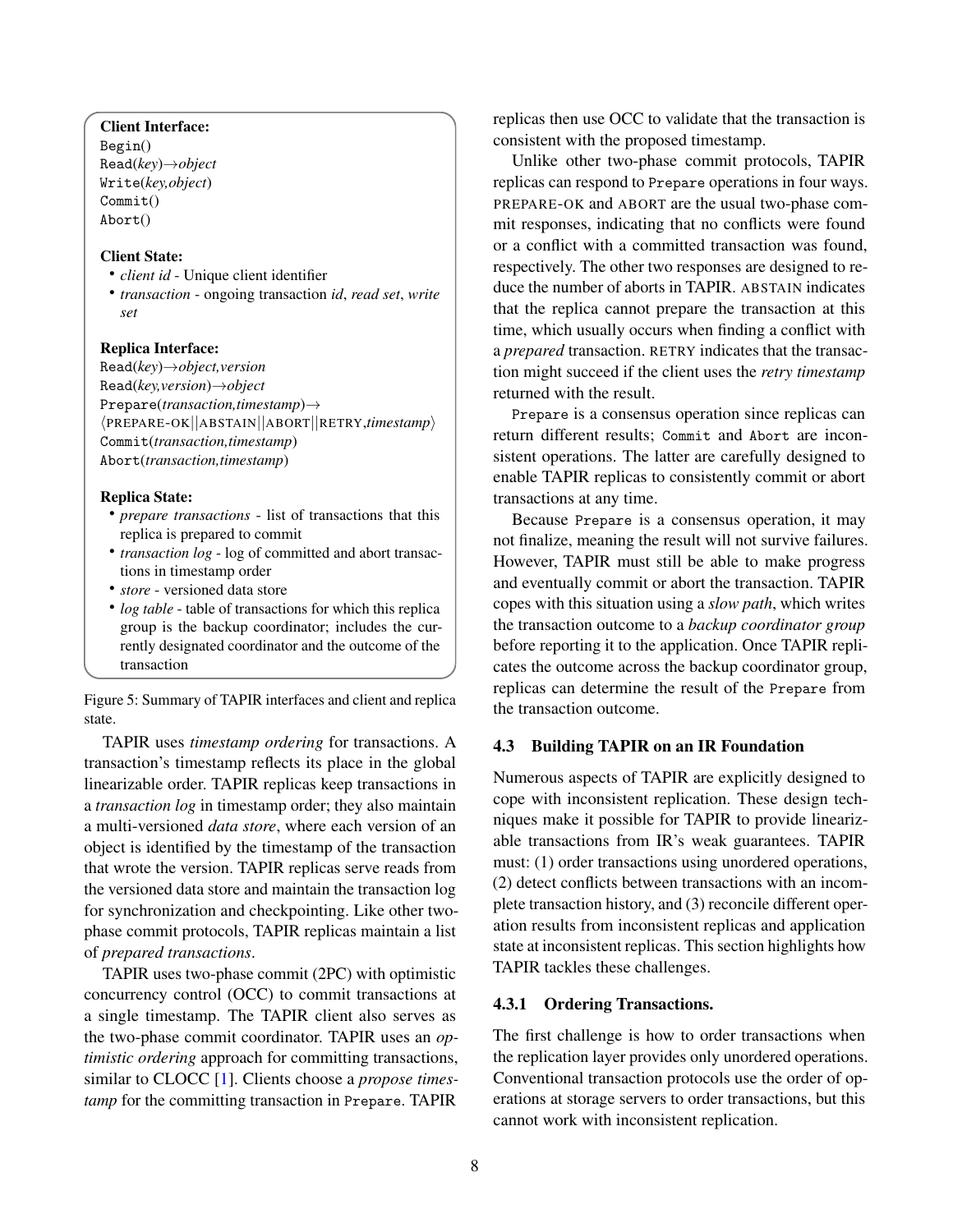Instead, TAPIR uses an optimistic transaction ordering technique, similar to the one employed in CLOCC  $[1]$ , where *clients* propose timestamps to order their transactions. To help clients pick timestamps, TAPIR uses loosely synchronized clocks. As other work has noted [\[38\]](#page-18-13), the Precision Time Protocol (PTP) [\[39\]](#page-18-14) makes clock synchronization easily achievable in today's datacenters. With hardware support, this protocol can achieve submicrosecond accuracy. Even without hardware support, PTP lets us achieve microsecond accuracy, far less than TAPIR requires. Across the wide-area, we found that sub-millisecond accuracy was possible in VMs on the widely available Google Compute Engine [\[16\]](#page-17-17).

TAPIR's performance depends on clients proposing closely clustered timestamps. Increasing clock skew increases the latency for committing transactions since clients must retry their transactions. Retrying does not force the transaction to re-execute; it incurs only an additional round-trip to the replicas. As our evaluation shows, TAPIR is robust even to high clock skews; we measured a retry rate that was well below 1% even with clock skews of several milliseconds and a highcontention Zipf distribution of accesses. As a rough metric, TAPIR sees no negative performance impact as long as the clock skew stays within a few percent of the latency between clients and servers.

It is important to note that TAPIR does not depend on clock synchronization for correctness, only performance. This differs from Spanner [\[8\]](#page-17-4), where consistency guarantees can be violated if the clock skew exceeds the uncertainty bound given by TrueTime. Thus, TAPIR's performance depends only on the actual clock skew, unlike Spanner, which must wait for a conservatively estimated uncertainty bound on every transaction.

## 4.3.2 Detecting Conflicts.

Conventional distributed transaction protocols use concurrency control to prevent conflicts between concurrent transactions. However, most concurrency control protocols check a transaction for conflicts against *all previous transactions*. Every TAPIR replica might have a different set of transactions, so TAPIR must detect conflicts between transactions with an incomplete transaction history.

TAPIR solves this problem using optimistic concurrency control and quorum intersection. OCC validation checks occur between the committing transaction and *one* previous transaction at a time. Thus, it not necessary

for a single server to perform all the checks. Since IR ensures that every Commit executes at at least 1 replica in any set of  $f + 1$  replicas, and every Prepare executes at at least  $\lceil \frac{f}{2} \rceil$  $\frac{J}{2}$  replicas in any set of  $f + 1$ , at least one replica will detect any possible OCC conflict between transactions, thus ensuring correctness.

#### 4.3.3 Reconciling Inconsistency.

TAPIR must reconcile both inconsistent replica state and inconsistent operation results.

The result of Commit and Abort is the same regardless of their execution order. The replica state also stays consistent. For Commit, the replica will always commit the transaction to the multi-versioned data store using the transaction timestamp and then log the transaction. For Abort, the replica will abort the transaction if it is prepared and then log the transaction.

Both the result and replica state after a Prepare differ if they are executed in a different order at each replica. We cope with this inconsistency as follows. First, replica state diverges only until the replicas all execute the Commit or Abort, so it is not important to reconcile replica state. Second, TAPIR manages inconsistent results by using inconsistent operations in IR. Inconsistent operations always return the *majority* result and preserve that result across failures. Thus, TAPIR can rely on the majority result to decide whether to commit or abort a transaction. As a further optimization, TAPIR replicas give an ABSTAIN result when they are unsure of the outcome of the conflicting transaction; this prevent transactions from aborting unnecessarily due to inconsistency.

## 5. TAPIR Protocol

This section details the TAPIR protocol, which provides linearizable transactions using inconsistent replication. TAPIR provides the usual atomicity, consistency, isolation and durability guarantees for transactions. It also supports the strictest level of isolation: external consistency or linearizability. More specificially, TAPIR's transaction timestamps reflect an externally consistent ordering, ensuring that if transaction A commits before transaction  $B$ , then  $A$  will have a lower timestamp than B.

TAPIR provides these guarantees using a *transaction processing protocol* layered on top of inconsistent replication. It also relies on inconsistent replication for replica recovery; however, TAPIR uses a *coordinator recovery protocol* for two-phase commit coordinator fail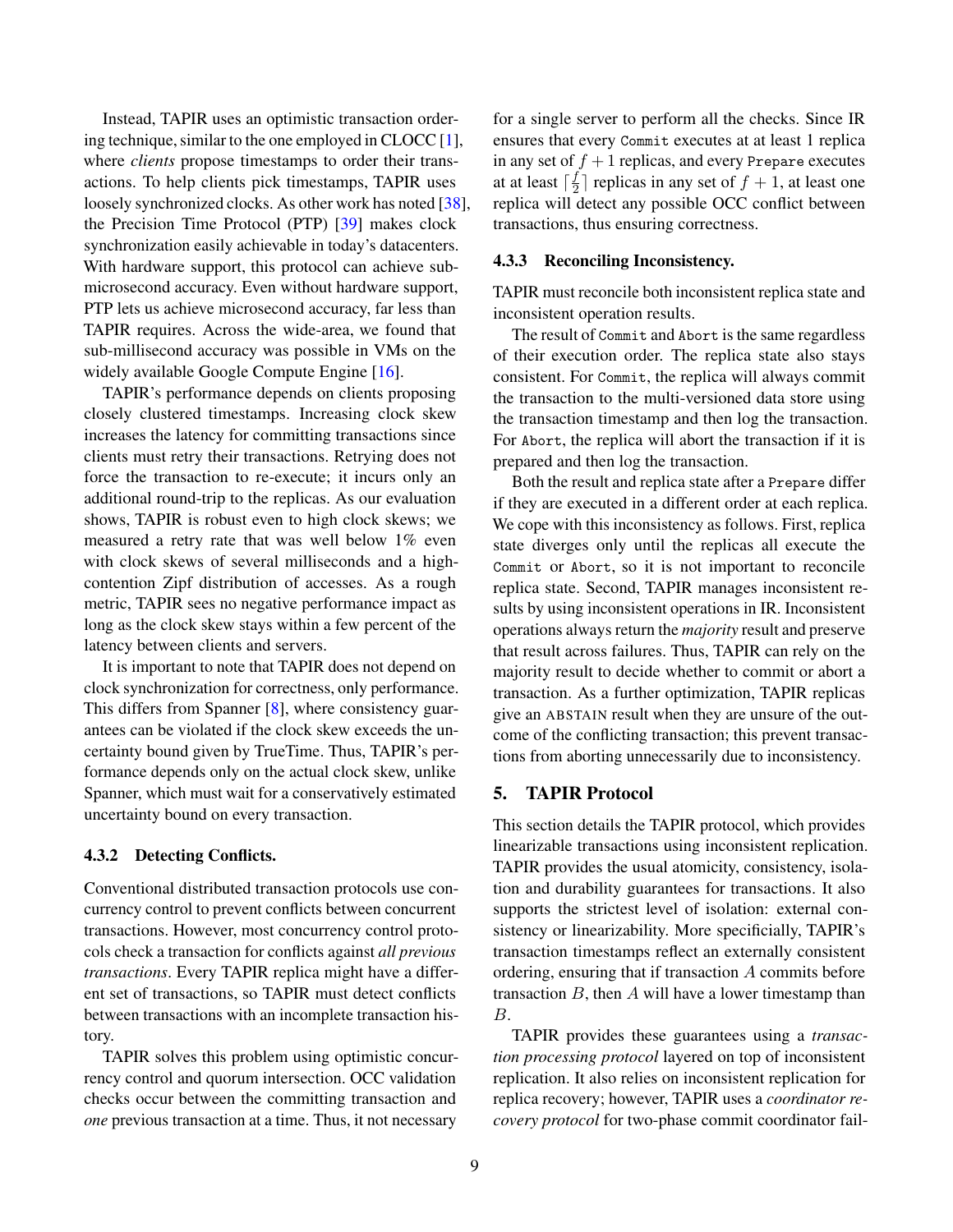ures. The remainder of this section describes these protocols in detail.

# 5.1 Transaction Processing Protocol

TAPIR clients communicate with TAPIR replicas to coordinate linearizable transactions. TAPIR replicas process transactions unless replicas in the shard are in IR recovery mode. This section describes the protocols for reading objects in a transaction and then committing.

# 5.1.1 Read Protocol

TAPIR's read protocol is identical to other optimistic concurrency control protocols for sharded multi-versioned data stores. The TAPIR client sends read requests to any replica server in the shard for that data object. Its server returns the latest version of the object along with the timestamp of the transaction that committed that version, which serves as the version ID. The client adds the key and the version ID to the transaction's *read set*. If the client has previously read the object in the transaction, it can retrieve the same version by sending the version ID and with the read request to the server.

Unlike other optimistic concurrency control protocols, TAPIR servers are *inconsistent.* Any replica could miss any transaction at any time. However, the OCC validation process detects any inconsistencies on commit and the transaction will abort.

## 5.1.2 Commit Protocol

During the execution period, the TAPIR client accumulates the read and write sets for the transaction. Once the application decides to commit, TAPIR starts the commit protocol to find a timestamp at which it can serialize the transaction's reads and writes.

The TAPIR client starts the protocol by selecting a *proposed timestamp*. Proposed timestamps must be unique, so clients use a tuple of their local time and their *client id*. The TAPIR client serves as the twophase commit coordinator, sendind the Prepare with the proposed timestamp to all participants.

The result of Prepare at each replica depends on the outcome of the *TAPIR validation checks.* As noted, TAPIR validation checks have four possible outcomes.

1. The replica checks for conflicts with other transactions. For each read, it checks that the version remains valid (i.e. that it has not accepted a write for that key before the proposed timestamp. For each write, it checks that it has not accepted a read or write for that key after the proposed timestamp.<sup>3</sup>

- 2. If there are no conflicts, the participant replica adds the transaction to the list of prepared transactions and replies PREPARE-OK.
- 3. If a read conflict exists with a previously committed transaction, then the participant replica cannot commit the transaction; it sends an ABORT.
- 4. If a write conflict exists with a previously committed transaction, the participant replies RETRY with the timestamp of the conflicting transaction. If the client retries the transaction at a timestamp after the conflicting transaction, it may commit.
- 5. If a conflict exists with a *prepared* transaction, the participant replica replies ABSTAIN.

If Prepare succeeds in each participant shard, the TAPIR client proceeds as follows:

- 1. If the result is PREPARE-OK at every shard, then the client waits for IR to finalize the Prepare result. As an optimization, while it waits, it can begin a slowpath commit (described below).
- 2. If the result at any shard is ABORT, then the client sends Abort to all participants.
- 3. If the result at any shard is RETRY, then client retries the transaction with a new proposed timestamp: the maximum of the returned retry timestamps and the local time.
- 4. Otherwise, the client retries the transaction with a new proposed timestamp.

Once IR declares the Prepare result to be finalized in every participant shard, the TAPIR client reports the outcome to the application. If the Prepare times out without finalizing the result in one of the participant shards, then the TAPIR client must take a slow path to finish the transaction. If Prepare succeeded with PREPARE-OK in every shard, the client commits the transaction, otherwise it aborts. To complete the transaction, the client first logs the outcome of the transaction to the backup coordinator group. It then notifies the client, and sends a Commit or Abort to all participant replicas. The client uses the same slow path to abort the transaction if Prepare does not succeed in any shard because there were not enough matching responses.

<sup>&</sup>lt;sup>3</sup>These conflict checks ensure serializability and external consistency; they could be relaxed slightly (e.g., following the Thomas Write Rule [\[42\]](#page-18-15)) for higher performance if external consistency is not required.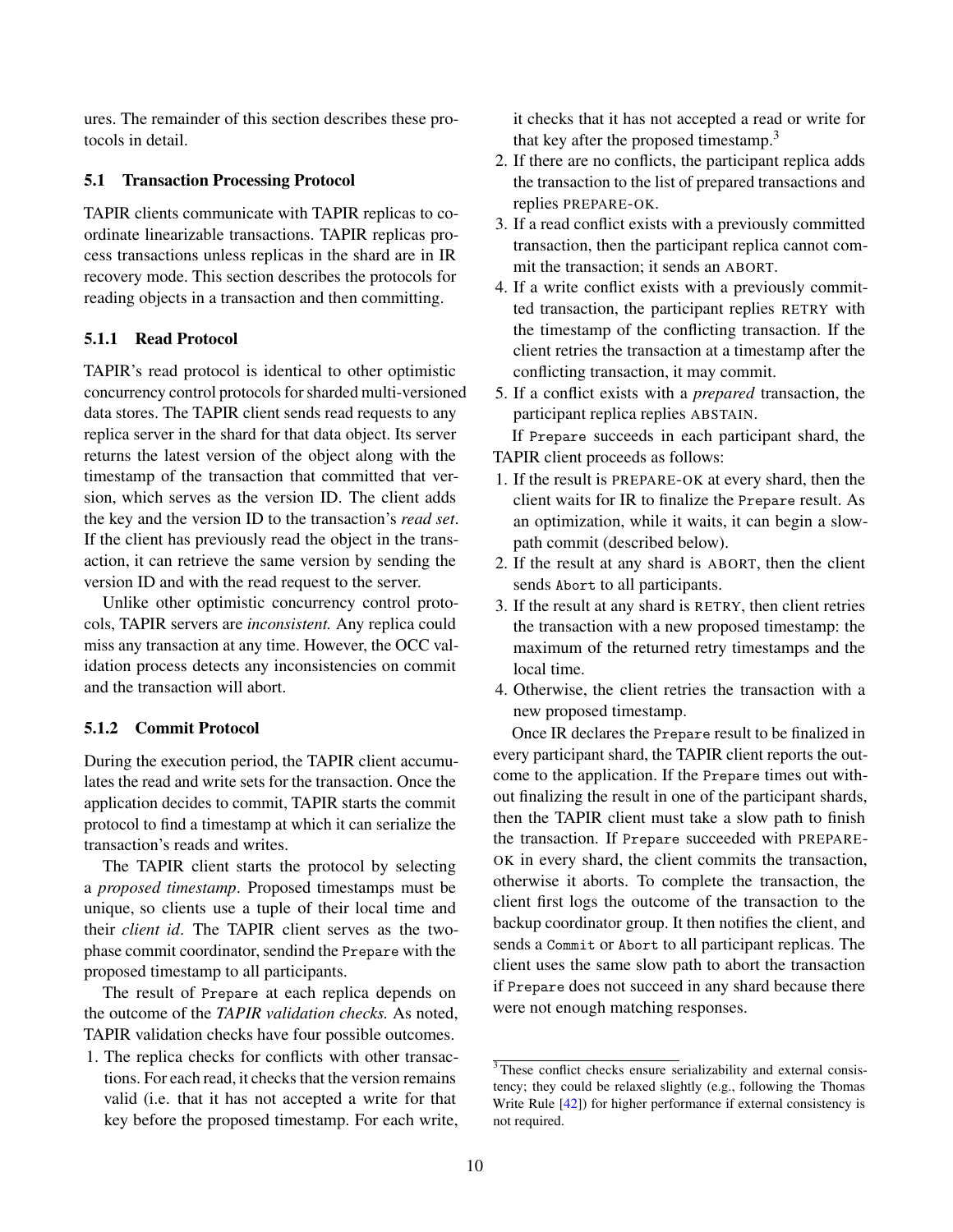## 5.1.3 Out-of-order Execution

Since TAPIR relies on inconsistent replication, it must be able to execute operations out-of-order. For example, TAPIR may receive the Commit for a transaction before the Prepare. Thus, in addition to normal-case execution, TAPIR performs the following checks for each operation:

- Prepare: If the transaction has been committed or aborted (logged in the transaction log), ignore. Otherwise, TAPIR validation checks are run.
- Commit: Commit the transaction to the transaction log and update the data store. If prepared, remove from prepared transaction list.
- Abort: Log abort in the transaction log. If prepared, remove from prepared list.

### 5.2 Recovery Protocols

TAPIR supports up to  $f$  simultaneous failures per shard as well as arbitrary client failures. Because it uses the client as the two-phase commit coordinator, TAPIR must have protocols for recovering from both replica and coordinator failures.

#### 5.2.1 Replica Recovery

On replica recovery, IR recovers, and executes operations in an arbitrary order, and gives any finalized consensus operation the result. TAPIR already supports outof-order execution of Commit and Abort, so it need not implement additional support for these operations.

For finalized Prepare operations, TAPIR skips the validation checks and simply prepares any transaction where the finalized result was PREPARE-OK.

For successful, but unfinalized Prepare operations, TAPIR adds the transaction to the prepared list, but it returns ABSTAIN if queried about the transaction. These transactions exist in an in-between state until either committed or aborted. TAPIR does this because the transaction might still commit; however, the recovering replica does not know if it returned PREPARE-OK originally, so it cannot participate in committing the transaction.

## 5.2.2 Coordinator Recovery

TAPIR uses the client as coordinator for two-phase commit. Because the coordinator may fail, TAPIR uses a group of  $2f + 1$  backup coordinators for every transaction. Coordinator recovery uses a *coordinator change protocol*, conceptually similar to Viewstamped Replication's view change protocol. The currently active backup coordinator is identified by indexing into the list with a coordinator-view number; it is the only coordinator permitted to log an outcome for the transaction.

If the current coordinator is suspected to have failed, a backup coordinator executes a view change in the coordinator group. In doing so, it receives any slow-path outcome that was logged by a previous coordinator. If such an outcome has been logged, the new coordinator must follow that decision; it notifies the client and all replicas in every shard.

If the new coordinator does not find a logged outcome, it sends a CoordinatorChange(*transaction*, *view-num*) message to all replicas in participating shards. Upon receiving this message, replicas agree not to process messages from the previous coordinator; they also reply to the new coordinator with any previous Prepare result for the transaction. Once the CoordinatorChange is successful (at  $f + 1$  replicas in each participating shard), the new coordinator determines the outcome of the transaction in the following way:

- If any replica in any shard has recorded a Commit or Abort, it must be preserved.
- If any shard has less than  $\lceil \frac{f}{2} \rceil$  $\left\lfloor \frac{J}{2} \right\rfloor + 1$  PREPARE-OK responses, the transaction could not have committed on the fast path, so the new coordinator aborts it.
- If at least  $\int_2^f \frac{f}{2}$  $\frac{f}{2}$  + 1 replicas in every shard have PREPARE-OK responses, the outcome of the transaction is uncertain: it may or may not have committed on the fast path. However, every conflicting transaction must have used the slow path. The new coordinator polls the coordinator (or backup coordinators) of each of these transactions until they have completed. If those transactions committed, it aborts the transaction; otherwise, it sends Prepare operations to the remaining replicas until it receives a total

of  $f + 1$  PREPARE-OK responses and then commits. The backup coordinator then completes the transaction in the normal slow-path way: it logs the outcome to the coordinator group, notifies the client, and sends a Commit or Abort to all replicas of all shards.

## 5.3 Correctness

We give a brief sketch of how TAPIR maintains the following properties given up to  $f$  failures in each replica group and any number of client failures:

- Isolation. There exists a global linearizable ordering of committed transactions.
- Atomicity. If a transaction commits at any participating shard, it commits at them all.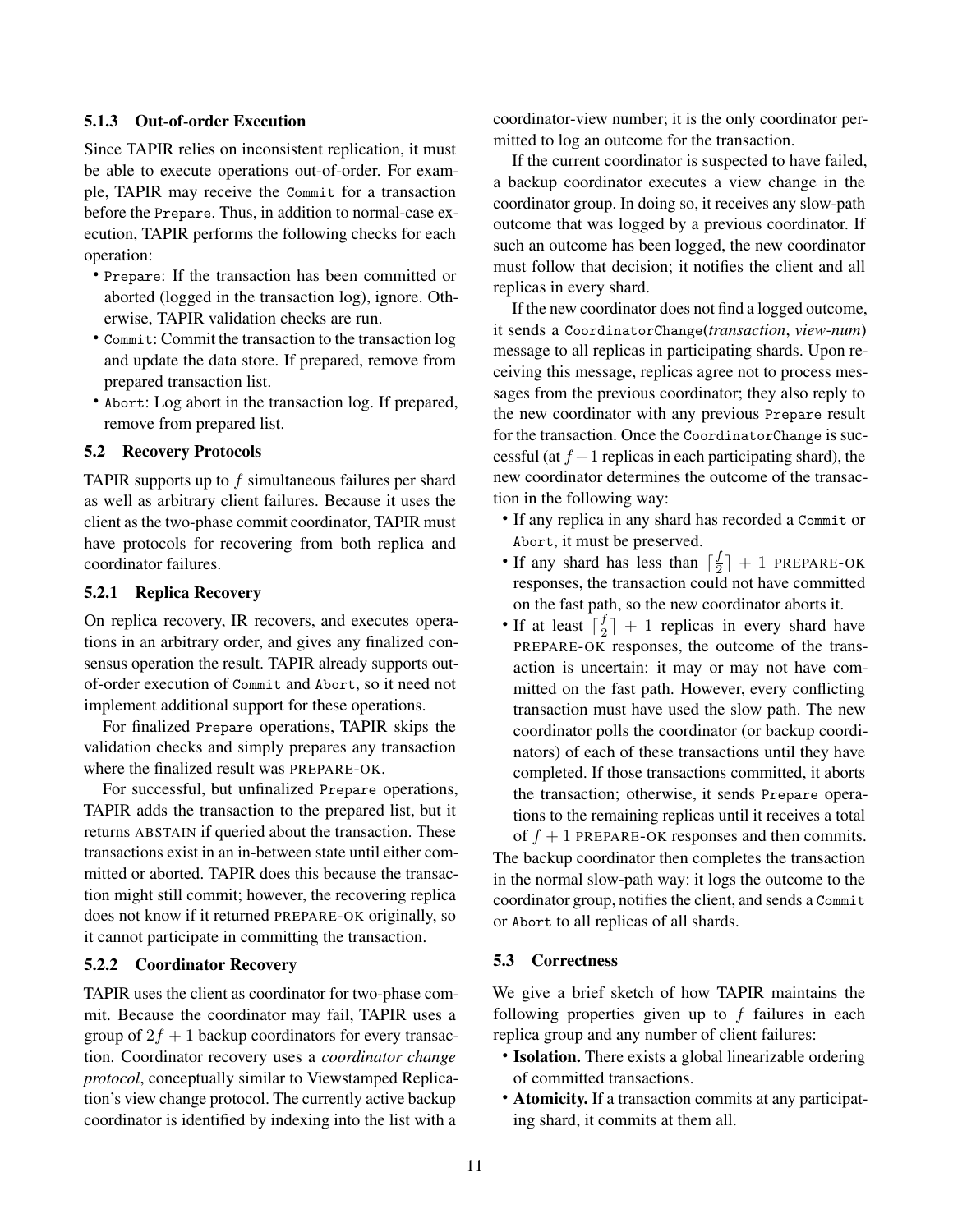• Durability. Committed transactions stay committed, maintaining the original linearizable order.

Isolation. Because Prepare is a consensus operation, a transaction X can be committed only if  $f + 1$  replicas return PREPARE-OK. We show that this means the transaction is consistent with the serial timestamp ordering of transactions.

If a replica returns PREPARE-OK, it has not prepared or committed any conflicting transactions. If a conflicting transaction  $Y$  had committed, then there is one common participant shard where at least  $f + 1$  replicas responded PREPARE-OK to  $Y$ . However, those replicas would not return PREPARE-OK to  $X$ . Thus, by quorum intersection, X cannot obtain  $f + 1$  PREPARE-OK responses.

By the same reasoning, ABORT is just an optimization. If a replica detects a conflict with committed transaction Y, then it may safely return ABORT and know that at least  $f + 1$  replicas will give matching results. At least  $f+1$  replicas must have voted to commit Y, and at least  $f + 1$  replicas processed the Commit operation. Thus, it knows that X will never get a PREPARE-OK result.

This property remains true even in the presence of replica failures and recovery. IR ensures that any Prepare that succeeded with a PREPARE-OK persists for up to  $f$  failures. It does not ensure that the result is maintained. However, our recovery protocol for Prepare without a result is conservative and keeps the transaction in the prepared state in case it commits. This ensures that other new transactions that conflict cannot acquire the necessary quorum.

Atomicity. A transaction commits at a replica only if a coordinator has sent the Commit operation after a majority of replicas in each participating shard have agreed to Prepare the transaction. In this case, the coordinator will send Commit operations to all shards.

If the coordinator fails after deciding to commit, the coordinator recovery protocol ensures that the backup coordinator makes the same decision. If the previous coordinator committed the transaction on the slow path, the commit outcome was logged to the backup coordinators; if it was committed on the fast path, the new coordinator finds the quorum of PREPARE-OK results by polling  $f + 1$  replicas in each shard.

Durability. If there are no coordinator failures, a transaction is eventually finalized through an IR inconsistent operation (Commit/Abort), which ensures that the deci-

sion is never lost. As described above, for coordinator failures, the coordinator recovery protocol ensures that the coordinator's decision is not lost.

# <span id="page-11-0"></span>6. TAPIR Extensions

We now describe two useful extensions to TAPIR.

# 6.1 Read-only Transactions.

Since it uses a multi-versioned store, TAPIR easily supports interactive read-only transactions at a snapshot. However, since TAPIR replicas are inconsistent, it is important to ensure that: (1) reads are up-to-date and (2) later write transactions do not invalidate the reads. To achieve these properties, TAPIR replicas keep a read timestamp for each object.

TAPIR's read-only transactions have a single roundtrip fast path that sends the Read to only one replica. If that replica has a *validated version* of the object where the write timestamp precedes the snapshot timestamp and the read timestamp follows the snapshot timestamp we know that the returned object is valid, because it is up-to-date, and will remain valid, because it will not be overwritten later. If the replica lacks a validated version, TAPIR uses the slow path and executes a QuorumRead through IR as an inconsistent operation. A QuorumRead updates the read timestamp, ensuring that at least  $f + 1$ replicas do not accept writes that would invalidate the read.

The protocol for read-only transactions follows:

- 1. The TAPIR client chooses a *snapshot timestamp* for the transaction; for example, the client's the local time.
- 2. The client sends Read(*key,version*), where *key* is what the application wants to read and *version* is the snapshot timestamp.
- 3. If the replica has a validated version of the object, it returns it. Otherwise, it returns a failure.
- 4. If the client was not able to get the value from the replica, the client executes a QuorumRead(*key,version* through IR as an inconsistent operation.
- 5. Any replica that receives QuorumRead returns the latest version of the object from the data store. It also writes the read to the transaction log and updates the data store to ensure that it will not prepare for transactions that would invalidate the read.
- 6. The client returns the object with the highest timestamp to the application.

As a quick sketch of correctness, it is always safe to read a version of the key that is *validated* at the snapshot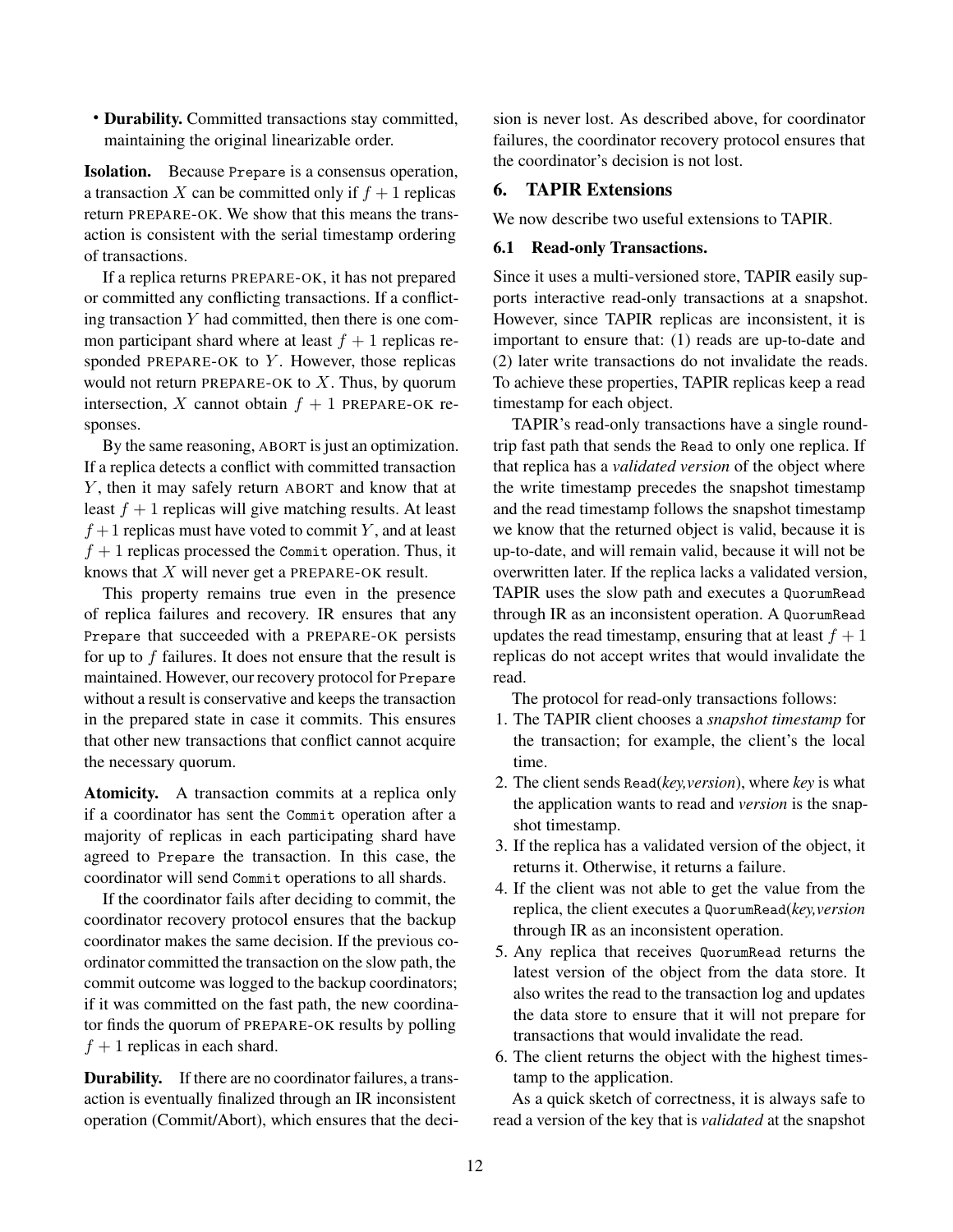timestamp. Because the write timestamp for the version is before the snapshot timestamp, the version was valid at the snapshot timestamp, and because the read timestamp is after the snapshot timestamp, the version will *continue* being valid at the snapshot timestamp. If the replica does not have validated version, the replicated QuorumRead ensure that both that the client gets the latest version of the object (because it must be at at least 1 of any  $f + 1$  replicas) and that a later write transaction cannot overwrite the version (because the QuorumRead is replicated at  $f + 1$  replicas).

Since TAPIR also uses loosely synchronized clocks, TAPIR can be combined with Spanner's algorithm for providing linearizable read-only transactions. Like Spanner, this combination would require waits at the client, who acts as the coordinator in TAPIR, for the uncertainty bound and only provides linearizability guarantees as long as the clock skew does not exceed that bound.

## 6.2 Synchronization.

Individual TAPIR replicas may be missing some committed transactions. While these "holes" do not affect TAPIR's correctness, storage systems using TAPIR may prefer to have a full transaction log at certain points to checkpoint state to durable storage. Synchronization in TAPIR requires that replicas write *sync timestamps* into their transaction log, and track their latest *sync point*. Replicas do not accept prepares for any transaction with a timestamp before the sync point.

TAPIR implements synchronization by sending a To ensure that Sync and FinishSync operations are faulttolerant, we send then through IR as inconsistent operations. Since IR can reorder Sync and FinishSync operations, we send timestamp ranges for the synchronization with each operation.

- 1. A synchronizing replica sends Sync(*start, end*) to the replica group through IR, where  $t_{start} - t_{end}$  is the portion of time the replica would like to have the full log. For example, the replica can pick *start* to be the its local time at the last sync and *end* to be its current time.
- 2. Other replicas execute Sync by returning all of their transactions with timestamps between *start* and *end*. If *t\_end* is bigger than the replica's last sync point, then the replica updates its sync point to *end* and stops taking transaction with smaller timestamps.
- 3. Once the synchronizing replica has received  $f$  results from IR, the replica joins the transaction logs

with its own and sends the complete log back in FinishSync(*start,end,log*). It updates its transaction log and data store by committing any transaction in *log* not already its log.

4. Any replica that receives FinishSync updates their sync point if it has not already. The replica also updates its own transaction log and data store by committing every transaction in *log* that is not already in its log.

At this point, every replica that participated in the synchronization and has a new sync timestamp in its log is guaranteed to have all of the transactions that the group committed between *start* and *end*.

# 6.3 Serializability.

TAPIR is somewhat limited in its ability to accept transactions out of order because it provides linearizability. Thus, TAPIR replicas cannot accept writes that are older than the last write that they accepted for the same key and they cannot accept reads of older versions of the same key.

However, if TAPIR's guarantees are slightly weakened to provide *serializability*, TAPIR can then accept proposed timestamps any time in the past as long as they respect serializable transaction ordering. This optimization requires tracking the timestamp of the transaction that last *read* to each version, as well as the timestamp of the transaction that wrote each version.

With this optimization, TAPIR can now accept: (1) reads of past versions, as long as the read timestamp is before the write timestamp of the next version, and (2) writes in the past (Tomas Write Rule), as long as the write timestamp is after the read timestamp of the previous version and before the write timestamp of the next version.

## 6.4 Synchronous log writes.

Given the ability to synchronously log to durable storage (e.g. hard disk, NVRAM), we can reduce the quorum requirements for TAPIR. As long as we can recover the log after failures, we can reduce the replica group size to  $2f + 1$  and reduce all consensus and synchronization quorums to  $f + 1$ .

## 6.5 Retry Timestamp Selection.

A client can increase the likelihood that the participant replicas will accept its proposed timestamp by proposing a very large timestamp, as this decreases the chance that the participant replicas have already accepted a higher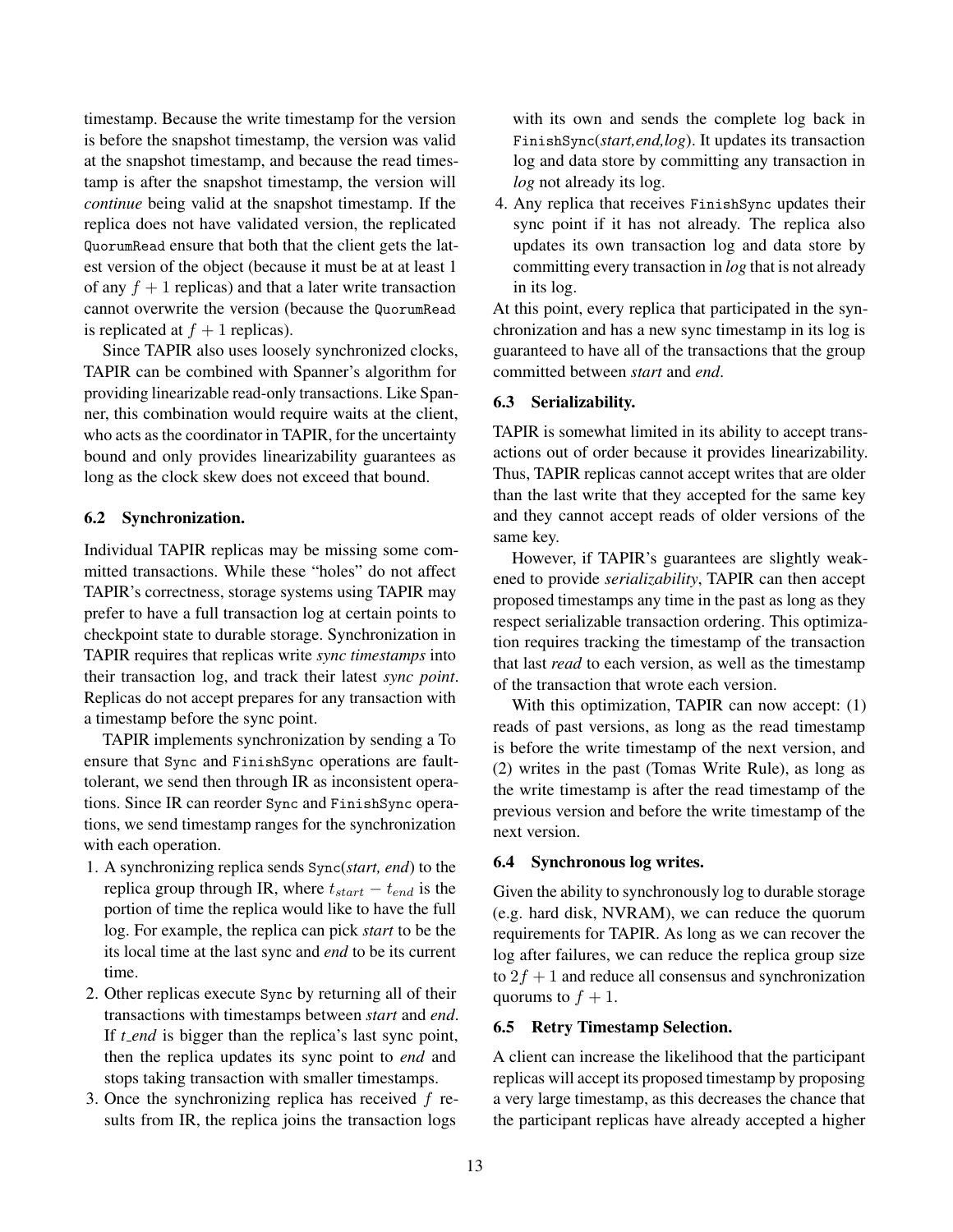timestamp. Thus, to decrease the chances that clients will have to retry forever, clients can exponentially increase their proposed timestamp on each retry.

# 6.6 Tolerating Very High Skew.

If there is significant clock skew between servers and clients, TAPIR can use waits at the participant replicas to decrease the likelihood that transactions will arrive out of timestamp order. On receiving each prepare message, the participant replica can wait (for the error bound period) to see if other transactions with smaller timestamps arrive. After the wait, the replica can process the transaction in timestamp order with respect to the other transactions that have arrived. This wait increases the chances that the participant replica will receive transaction in timestamp order and decreases the number of transactions that it will have to reject for arriving out of order.

# <span id="page-13-0"></span>7. Evaluation

In order to evaluate the effectiveness of TAPIR, we measure an implementation of TAPIR against several conventional designs of both transactional and weakly consistent storage systems. Our evaluation compares and analyzes their performance in local-area and widearea environments.

#### 7.1 Experimental Setup

We implemented TAPIR in a transactional key-value store, called *TAPIR-KV*. TAPIR-KV consists of 4,921 lines of C++ code, not including the testing framework. We also built five comparison systems and a workload generator based on the Retwis [\[24\]](#page-17-18) benchmark. We ran our experiments in three testing environments: single cluster, single datacenter and wide-area, crossdatacenter.

Test Systems We compare TAPIR-KV with five systems:

- *Txn-Locking* standard two-phase commit with strict two-phase locking (S2PL) and Viewstamped Replication (VR).
- *Txn-OCC* standard two-phase commit with optimistic concurrency control (OCC) and VR.
- *Span-Locking* our implementation of the Spanner protocol.
- *Span-OCC* our implementation of the Spanner protocol with OCC, instead of S2PL.
- *QWStore* an eventual consistency system with no transactions (e.g., Cassandra [\[20\]](#page-17-19), Dynamo [\[11\]](#page-17-20))

built with new IR operations that implement a read anywhere, write everywhere policy.

The transactional systems buffer writes at the client until commit and use the client as the coordinator.

Test Environment We ran our TAPIR experiments with three setups:

- *Single cluster* 10 quad-core servers with 24 GB RAM, running Ubuntu 12.04 connected to a fat-tree network with 12 switches.
- *Single datacenter* 15 Google Compute Engine VMs with two cores running Debian 7 in three availability zones in the same geographic region (US-Central).
- *Cross-datacenter* 6 Google Compute Engine VMs running Debian 7 in three geographic regions (US, Europe and Asia) connected over the wide-area network.

These three deployments offer round-trip times that differ by three orders of magnitude: 100 µs, 1 ms and 100-200 ms. For most experiments, we used 3 replicas per shard with replicas placed across availability zones or geographic regions.

Within our cluster, we synchronized clocks using the Linux PTP [\[39\]](#page-18-14) kernel module without hardware support. For our two Google Compute Engine deployments, we use Google's existing VM clock synchronization mechanism. Lacking access to Spanner's TrueTime clock skew error bounds, we treated them as negligible compared to the network latency.

#### 7.2 Latency and Clock Skew Measurements

We first present a profile of our different test environments. Since TAPIR depends on loosely synchronized clocks, we measured clock skews within a cluster using PTP, as well as between Google Compute Engine VMs around the world. We measure clock skew by sending a user-level to user-level ping message, with timestamps taken on either end. We calculate skew by by subtracting the timestamp taken at the destination from  $\frac{ntt}{2}$  and assuming symmetric latencies.

Within our cluster, the machines had a 150 us roundtrip time between them and we were able to synchronize the servers with an average skew of 6 µs using PTP. We report the average skew because TAPIR's performance depends on the average, not worst-case, skew.

Table [1](#page-14-0) reports the average skew and latency between Google Compute Engine's three geographic regions. Within each region, we average over the availability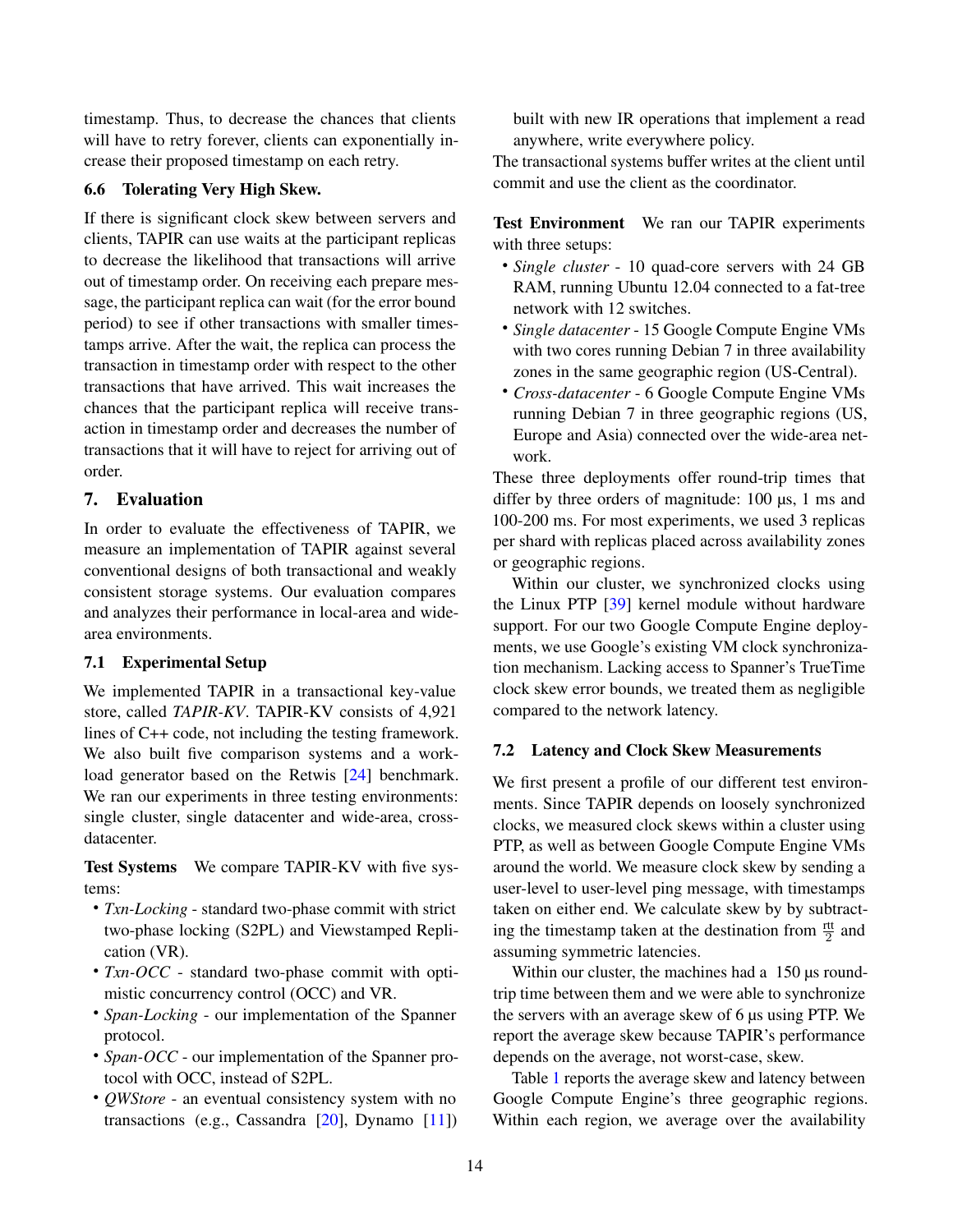|           | Latency (ms) |               |       |     | <b>Clock Skew (ms)</b> |      |  |
|-----------|--------------|---------------|-------|-----|------------------------|------|--|
|           | US           | <b>Europe</b> | Asia  | US  | <b>Europe</b>          | Asia |  |
| <b>US</b> | 1.2          | 111.3         | 166.5 | 3.4 | 1.3                    | 1.86 |  |
| Europe    | 111.0        | 0.8           | 261.8 | 2.1 | 0.1                    | 1.9  |  |
| Asia      | 166.7        | 263.2         | 10.8  | 2.6 | 1.8                    | .3   |  |

<span id="page-14-0"></span>Table 1: Cluster round-trip times and clock skews between Google Compute VMs.

zones. Overall, the clock skew is low, demonstrating the feasibility of synchronizing clocks in the wide area.

Google gives Compute Engine VMs access to Google's reliable wide-area network infrastructure. We implement all communication using UDP and saw few packet drops and little variation in round-trip time. However, there was a long tail to the clock skew. The worst case clock skew that we saw was 27 ms, indicating that Spanner may sometimes violate consistency if they find True-Time error bounds to only rise to 5 ms between synchronizations.

### 7.3 Microbenchmarks

For the microbenchmarks, we deployed our six test systems with a single shard with 3 replicas. We use the same number of replicas for all systems for a fair throughput comparison, but TAPIR-KV needs replies from all 3 replicas for its fast path commit, while the other transactional storage systems – TXN-LOCK, TXN-OCC, SPAN-LOCK, SPAN-OCC – only need replies from 2 out of 3 replicas. QWStore must wait for replies from all replicas for writes.

Our microbenchmark consists of single-key, readmodify-write transactions with a uniform distribution of accesses across 1 million keys. This workload stresses the transactional systems because the short transactions have high coordination overhead.

Latency. Figure [6](#page-14-1) gives latencies for all six systems deployed in a single cluster, single datacenter and crossdatacenter. Within a cluster, TAPIR provides transactions at the same cost as the non-transactional QWStore; both systems require one round trip to read and another round trip to all replicas to either write or commit the transaction. The other transaction systems have lower performance because they need two round-trips to commit, with TXN-OCC being the slowest because it also needs a round-trip to a timestamp servers.

<span id="page-14-1"></span>

Figure 6: Latency for read-modify-write transaction in our three test environment. For the wide-area deployment, we place the leader replica in a different datacenter from the client.

Moving to VMs in a datacenter, the computation cost outweighs the communication cost, so TAPIR-KV's fewer round-trips have less impact on latency. TAPIR still matches the performance of QWStore, but, because the round-trip time is only 1ms between nodes, TAPIR and QWStore only offer slightly improved performance over the four transactional storage systems.

With VMs in different datacenters, the communication cost outweighs the computation cost. For these experiments, we place the leader for the shard in the US with the clients in Asia. The advantage of OCC compared to locking becomes visible. Being able to read at the closest replica, rather than having to go to the leader to acquire locks reduces the cost of the OCC systems. TAPIR-KV offers better performance than the other OCC systems because it only needs a single roundtrip to all of the replicas to commit the transaction, compared to two round-trips to the two closest replicas for the other systems. And again, TAPIR-KV matches the performance of the non-transactional QWStore.

Throughput. While TAPIR's latency benefits are reduced In our datacenter deployment, TAPIR still provides throughput benefits. As shown in Figure [7,](#page-15-0) TAPIR provides  $2.6\times$  the throughput of other transactional systems because it is leader-less. Each TAPIR-KV replica processes the same number of messages, so all three replicas run at peak throughput. In comparison, the other transactional systems bottleneck on the leader, which must coordinate replication. We do not show QWStore, but it provides roughly 2x the throughput of TAPIR. QW-Store has higher throughput because it does not provide atomicity.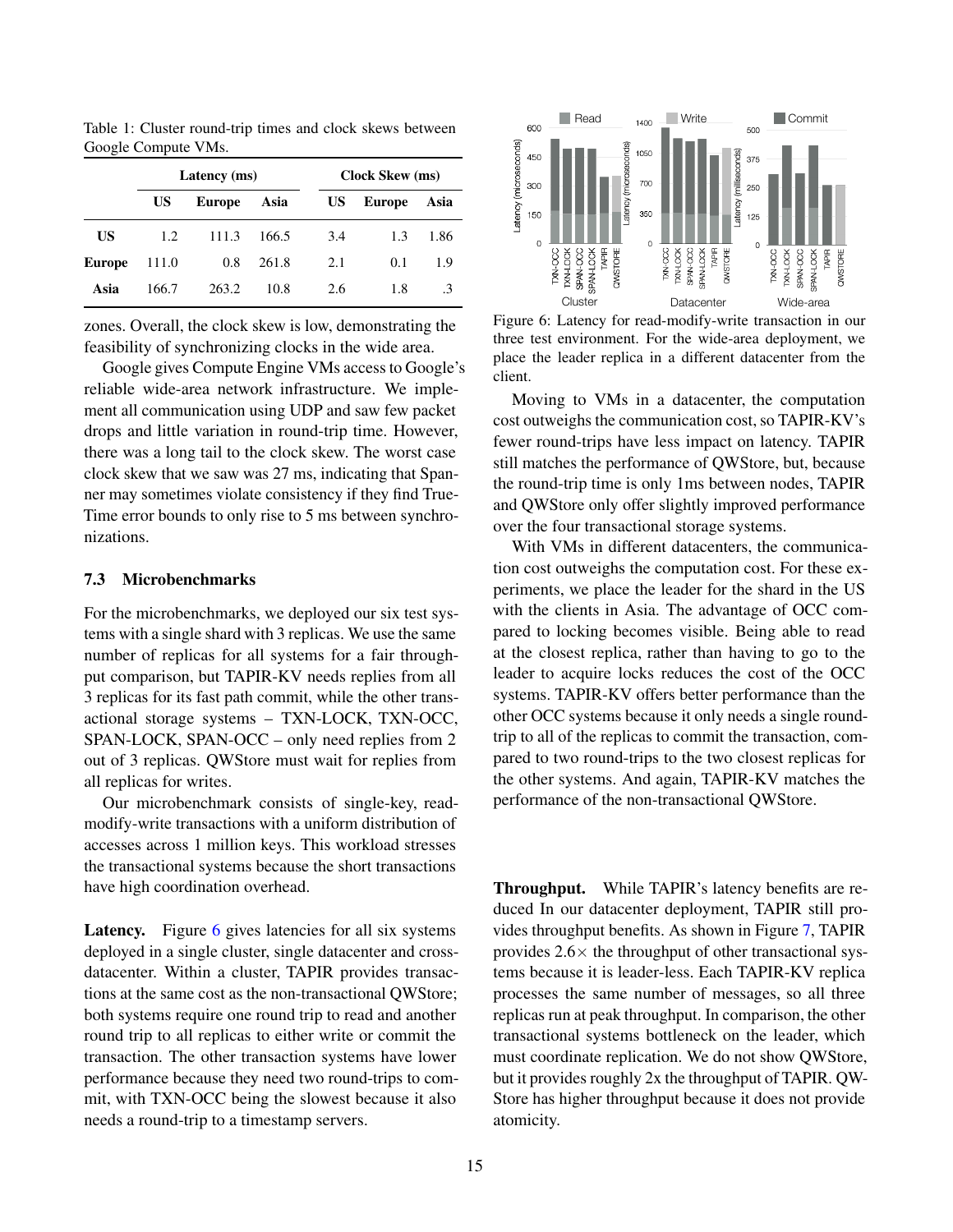<span id="page-15-0"></span>

Figure 7: Throughput for read-modify-write microbenchmark deployed in Google VMs in a single datacenter.

### 7.4 Retwis Experiments

For our application experiments, we deploy 5 shards of 3 replicas using Google Compute VMs. We generate a synthetic workload based on the Retwis application and similar to YCSB-T [\[12\]](#page-17-21). Retwis is an open-source Twitter clone designed to use the Redis key-value store. Retwis has a number of Twitter functions (e.g., add user, post tweet, get timeline, follow user) that perform puts and gets on Redis. We treat each function as a transaction, and generate a synthetic workload based on the Retwis functions. For example, the FollowUser transaction has 2 reads and 2 puts. We use 1 million keys distributed across the 5 shards andvary the access distribution (e.g., uniform, Zipf) to vary the level of contention on different keys.

## 7.4.1 Datacenter Performance

To measure performance within a datacenter, we deploy our VMs across availability zones in the US-Central region. All experiments use the Retwis workload with a Zipf co-efficient of 0.6 to approximate the contention in real-life workloads.

Latency. Figure [8](#page-15-1) reports the average latency for the FollowUser transaction at peak throughput for the six systems. Note again that the computation costs outweigh the communication costs in the datacenter with VMs, so TAPIR-KV provides less latency benefit than in other environments. TAPIR-KV still provides lower latency than other transaction systems, except for SPAN-OCC; however, SPAN-OCC achieves the same latency as TAPIR-KV, but with half the peak throughput. QWStore provides lower latency at higher peak throughput than all of the transactional systems however because it can avoid coordinating transactions with two-phase commit.

Throughput. As Figure [9](#page-15-2) shows, the peak throughput for TAPIR-KV is twice that of the other transactional storage systems because TAPIR-KV does not need a

<span id="page-15-1"></span>

Figure 8: Latency for FollowUser transaction with Zipf distribution (coeff=0.6) at peak throughput for each system.

leader to coordinate between replicas in a shard. However, QWStore achieves twice the throughput of TAPIR-KV because it does not need to coordinate replicas within a shard or transactions across shards.

<span id="page-15-2"></span>

Figure 9: Peak Throughput for Retwis Transactions with Zipf distribution.

#### 7.4.2 Cross-datacenter experiments

For wide-area experiments, we placed one replica from each shard in each geographic region. For the systems that use consistent replication and have a leader, we fix the location of the leader in the US and move the client between the US, Europe and Asia. Figure [10](#page-15-3) gives latency results for the FollowUser transaction in the Retwis workload. As before, we use a Zipf distribution with a 0.6 co-efficient.

<span id="page-15-3"></span>

Figure 10: Wide-area latency for FollowUser transaction, with leader in the US and client in US, Europe or Asia.

When the client shares a datacenter with the leader, the latency of the other transactional systems is better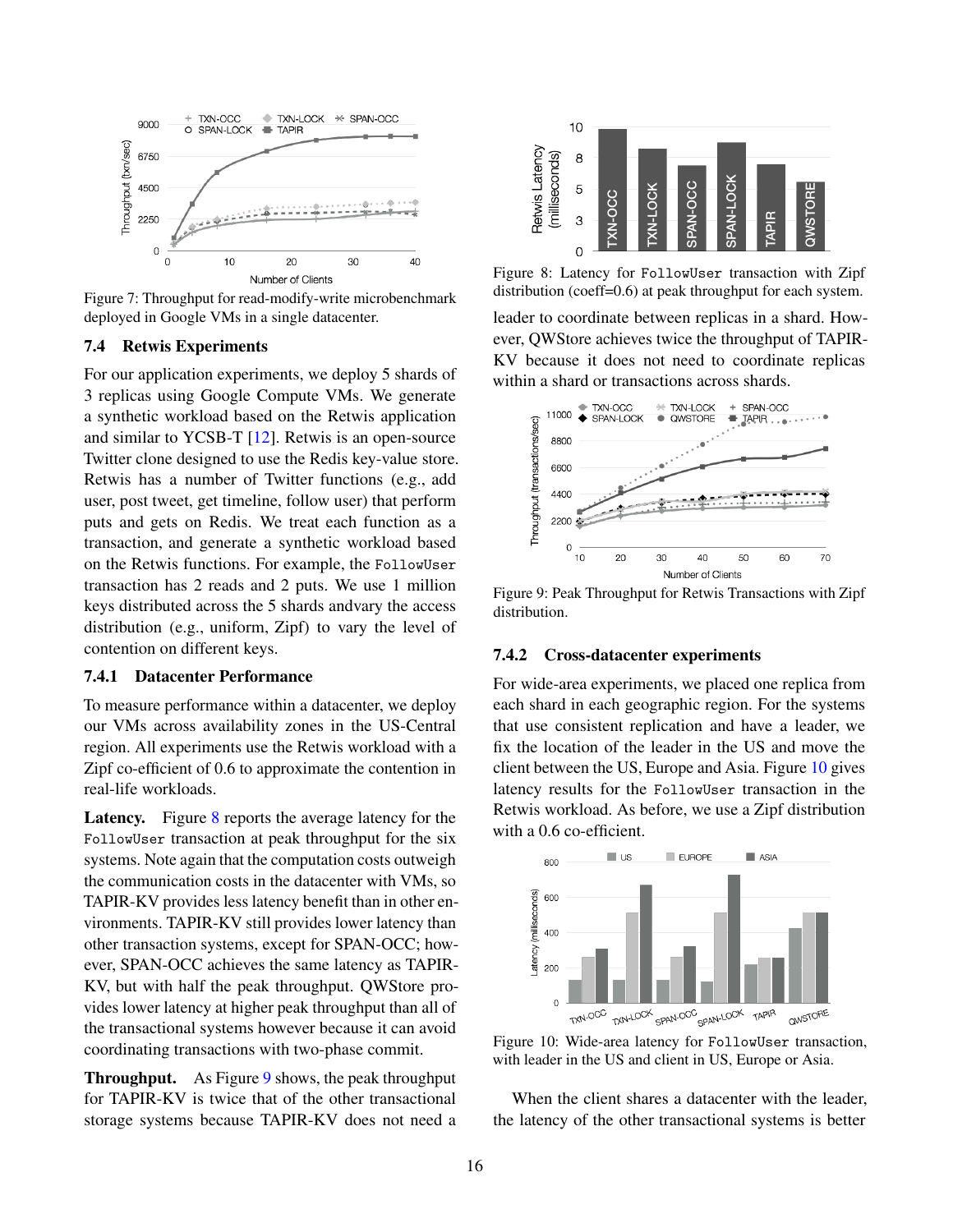than TAPIR-KV and QWStore. The other transactional systems are faster because they can commit with a roundtrip to the leader and another replica in the *closest* geographic region, while TAPIR-KV must contact all replicas to commit in the fast path. QWStore is the slowest of all because it does not buffer writes, so it needs a round-trip to all of the replicas on each of the two write operations in the FollowUser function.

When the client is in a different datacenter from the leader, TAPIR-KV provides the best performance of all of the comparison systems. The locking-based transactional systems suffer because they must go to the leader for read locks. QWStore has better performance because it can read at any replica; however, it still takes two round-trips to write. The OCC-based transactional storage systems provide the best performance in this case; they all buffer writes and read at a replica in the local datacenter. However, TAPIR can commit the transaction in a single round-trip to all replicas, compared to two round-trips to the two closest replica for the other OCC systems.

# 8. Related Work

TAPIR is the first distributed transaction protocol to support a replication protocol with *no consistency guarantees.* It uses no writes to disk, no replica leader and no coordination between replicas on commit to provide extremely high-performance read-write transactions. This section discusses other work with similar goals and mechanisms.

#### 8.1 Replication

Many people [\[23,](#page-17-11) [25,](#page-17-12) [31\]](#page-18-10) have worked on providing efficient replication with strong consistency guarantees. In particular, significant work has focused on supporting commutative operations in consistent replication protocols [\[6,](#page-17-13) [22,](#page-17-14) [32\]](#page-18-11). Commutative operations do not require a consistent ordering across replicas, so they can execute without a leader or cross-replica coordination. Inconsistent replication supports only unordered operations, so all operations commute by definition.

Dynamo [\[11\]](#page-17-20) and other systems [\[10,](#page-17-22) [13,](#page-17-23) [14,](#page-17-24) [26,](#page-18-16) [40,](#page-18-4) [43\]](#page-18-17) chose replication techniques with weak consistency guarantees for performance. However, weak consistency guarantees can be hard to understand and programmers find them increasingly difficult to use for satisfying many applications' complex requirements [\[8\]](#page-17-4). TAPIR offers the best of both worlds: inconsistent replication provide performance on par with weak consistency systems, but TAPIR provides strong consistency guarantees in the form of linearizable transactions to application programmers.

The inconsistent replication protocol shares many features with Viewstamped Replication [\[34\]](#page-18-9). Like VR, inconsistent replication is designed for in-memory replication without relying on synchronous disk writes. The possibility of data loss on replica failure, which does not happen in protocols like Paxos [\[21\]](#page-17-5) that assume durable writes, necessitates the use of viewstamps for both replication protocols. Our decision to focus on in-memory replication is motivated by the popularity of recent in-memory systems like RAMCloud [\[35\]](#page-18-5) and H-Base [\[41\]](#page-18-6).

### 8.2 Distributed Transactions

There has been significant work in improving the performance of distributed transactions by limiting the transaction model [\[2,](#page-17-7) [44\]](#page-18-2) or consistency guarantees [\[29,](#page-18-3) [40\]](#page-18-4). This work largely assumes durable writes and does not consider replication.

Like TAPIR, Granola [\[9\]](#page-17-6) uses loosely synchronized clocks; however, it provide higher performance only for independent transactions and can only be used with a consistent replication protocol. Other transactional systems have looked at commutative transactions [\[19\]](#page-17-3) or executing transactions out-of-order [\[33\]](#page-18-0). TAPIR naturally supports preparing and executing commutative or non-conflicting transactions in any order due to its use of optimistic transaction ordering and multi-versioned storage to support inconsistent replication.

The CLOCC [\[1\]](#page-17-16) distributed transaction protocol also uses loosely synchronized clocks for optimistic transaction ordering; however, it did not consider replication. CLOCC was later combined with VR [\[27\]](#page-18-7), but does not achieve the same performance as TAPIR because VR enforces strong consistency guarantees. Gray and Lamport [\[17\]](#page-17-8) use of Paxos [\[21\]](#page-17-5) with locking and two-phase commit has similar performance limitations.

More recently, numerous systems  $[3, 7, 8, 15, 19,$  $[3, 7, 8, 15, 19,$  $[3, 7, 8, 15, 19,$  $[3, 7, 8, 15, 19,$  $[3, 7, 8, 15, 19,$  $[3, 7, 8, 15, 19,$  $[3, 7, 8, 15, 19,$  $[3, 7, 8, 15, 19,$  $[3, 7, 8, 15, 19,$ [36,](#page-18-8) [37,](#page-18-18) [44\]](#page-18-2) have implemented distributed transactions with different consistent replication protocols; however, they are all limited by their need for cross-replica coordination. Spanner [\[8\]](#page-17-4) uses loosely synchronized clocks to address latency and throughput limitations in replicated transactional systems for read-only transactions, but uses a standard protocol for read-write transactions. Its approach for read-only transactions is complementary to TAPIR's high-performance read-write transac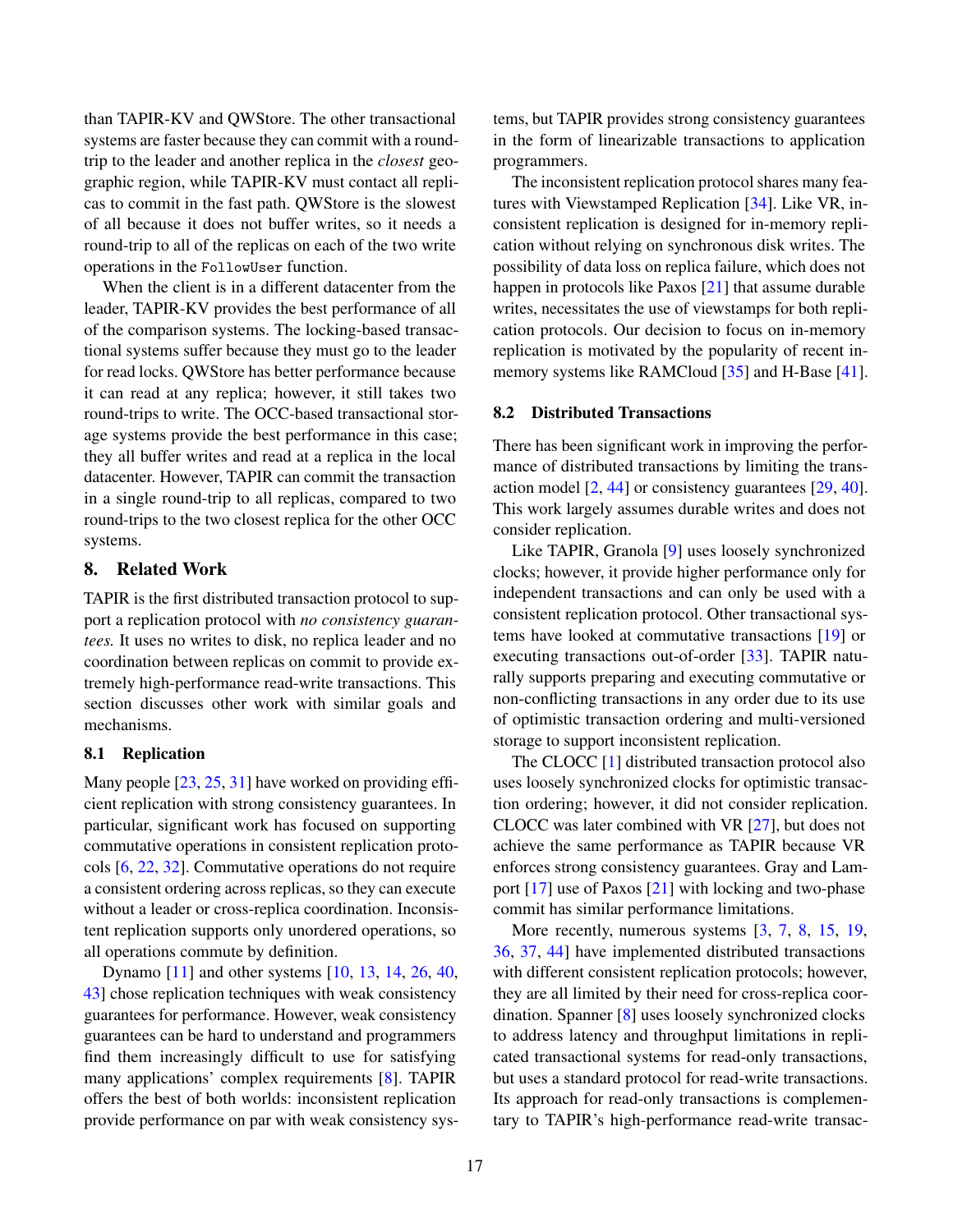tions and the two could be easily combined. Other systems improve latency for read-write transactions (e.g., MDCC [\[36\]](#page-18-8), Replicated Commit [\[30\]](#page-18-1) for wide-area environments) or throughput (e.g., Warp [\[15\]](#page-17-2) for datacenter environments), none address latency and throughput for a wide range of environments like TAPIR. TAPIR

## 9. Conclusion

This paper presented TAPIR, the first distributed transaction protocol designed to use inconsistent replication. TAPIR uses three techniques that use loosely synchronized clocks and the properties of optimistic concurrency control and two-phase commit to provide linearizable transactions with inconsistent replication. We designed and built TAPIR-KV, a distributed transactional key-value store, along with several comparison systems. Our experiments reveal that TAPIR-KV can lower the commit latency by 50%, increase throughtput by  $2 \times$  relative to conventional transactional storage systems and, in many cases, can match the performance of a weakly consistent system without transaction support.

#### **References**

- <span id="page-17-16"></span>[1] A. Adya, R. Gruber, B. Liskov, and U. Maheshwari. Efficient optimistic concurrency control using loosely synchronized clocks. *Proc. of SIGMOD*, 1995.
- <span id="page-17-7"></span>[2] M. K. Aguilera, A. Merchant, M. Shah, A. Veitch, and C. Karamanolis. Sinfonia: a new paradigm for building scalable distributed systems. In *Proc. of SOSP*, 2007.
- <span id="page-17-0"></span>[3] J. Baker, C. Bond, J. Corbett, J. Furman, A. Khorlin, J. Larson, J.-M. Léon, Y. Li, A. Lloyd, and V. Yushprakh. Megastore: Providing scalable, highly available storage for interactive services. In *Proc. of CIDR*, 2011.
- <span id="page-17-9"></span>[4] P. A. Bernstein, V. Hadzilacos, and N. Goodman. *Concurrency Control and Recovery in Database Systems*. Addison Wesley Publishing Company, 1987.
- <span id="page-17-10"></span>[5] K. Birman and T. A. Joseph. Exploiting virtual synchrony in distributed systems. In *Proc. of SOSP*, 1987.
- <span id="page-17-13"></span>[6] L. Camargos, R. Schmidt, and F. Pedone. Multicoordinated Paxos. Technical report, University of Lugano Faculty of Informatics, 2007/02, Jan. 2007.
- <span id="page-17-1"></span>[7] B. F. Cooper, R. Ramakrishnan, U. Srivastava, A. Silberstein, P. Bohannon, H.-A. Jacobsen, N. Puz, D. Weaver, and R. Yerneni. Pnuts: Yahoo!'s hosted data serving platform. *Proc. of VLDB*, 2008.
- <span id="page-17-4"></span>[8] J. C. Corbett et al. Spanner: Google's globallydistributed database. In *Proceedings of OSDI*, Proc. of OSDI, 2012.
- <span id="page-17-6"></span>[9] J. Cowling and B. Liskov. Granola: low-overhead distributed transaction coordination. In *Proc. of USENIX*

*ATC*, 2012.

- <span id="page-17-22"></span>[10] K. Daudjee and K. Salem. Lazy database replication with snapshot isolation. In *Proceedings of the 32nd International Conference on Very Large Data Bases*, 2006.
- <span id="page-17-20"></span>[11] G. DeCandia, D. Hastorun, M. Jampani, G. Kakulapati, A. Lakshman, A. Pilchin, S. Sivasubramanian, P. Vosshall, and W. Vogels. Dynamo: Amazon's highly available key-value store. In *Proc. of SOSP*, 2007.
- <span id="page-17-21"></span>[12] A. Dey, A. Fekete, and U. Röhm. Scalable transactions across heterogeneous NoSQL key-value data stores. *Proc. of VLDB*, 2013.
- <span id="page-17-23"></span>[13] S. Elnikety, S. Dropsho, and F. Pedone. Tashkent: Uniting durability with transaction ordering for highperformance scalable database replication. In *Proceedings of the 1st ACM SIGOPS/EuroSys European Conference on Computer Systems 2006*, 2006.
- <span id="page-17-24"></span>[14] S. Elnikety, S. Dropsho, and W. Zwaenepoel. Tashkent+: Memory-aware load balancing and update filtering in replicated databases. In *Proceedings of the 2Nd ACM SIGOPS/EuroSys European Conference on Computer Systems 2007*, 2007.
- <span id="page-17-2"></span>[15] R. Escriva, B. Wong, and E. G. Sirer. Warp: Multikey transactions for key-value stores. Technical report, Cornell, Nov 2013.
- <span id="page-17-17"></span>[16] Google Compute Engine. [https://cloud.google.com/](https://cloud.google.com/products/compute-engine/) [products/compute-engine/.](https://cloud.google.com/products/compute-engine/)
- <span id="page-17-8"></span>[17] J. Gray and L. Lamport. Consensus on transaction commit. *ACM Transactions on Database Systems*, 2006.
- <span id="page-17-15"></span>[18] D. Karger, E. Lehman, T. Leighton, R. Panigrahy, M. Levine, and D. Lewin. Consistent hashing and random trees: Distributed caching protocols for relieving hot spots on the world wide web. In *Proc. of STOC*, 1997.
- <span id="page-17-3"></span>[19] T. Kraska, G. Pang, M. J. Franklin, S. Madden, and A. Fekete. MDCC: multi-data center consistency. In *Proc. of EuroSys*, 2013.
- <span id="page-17-19"></span>[20] A. Lakshman and P. Malik. Cassandra: a decentralized structured storage system. *ACM SIGOPS Operating Systems Review*, 2010.
- <span id="page-17-5"></span>[21] L. Lamport. Paxos made simple. *ACM Sigact News*, 2001.
- <span id="page-17-14"></span>[22] L. Lamport. Generalized consensus and Paxos. Technical Report 33, Microsoft Research, 2005.
- <span id="page-17-11"></span>[23] L. Lamport. Fast paxos. *Distributed Computing*, 19(2), 2006.
- <span id="page-17-18"></span>[24] C. Leau. Spring Data Redis - Retwis-J, 2013. [http://docs.spring.io/spring-data/data-keyvalue/]( http://docs.spring.io/spring-data/data-keyvalue/examples/retwisj/current/) [examples/retwisj/current/.]( http://docs.spring.io/spring-data/data-keyvalue/examples/retwisj/current/)
- <span id="page-17-12"></span>[25] C. Li, D. Porto, A. Clement, J. Gehrke, N. Preguiça, and R. Rodrigues. Making geo-replicated systems fast as